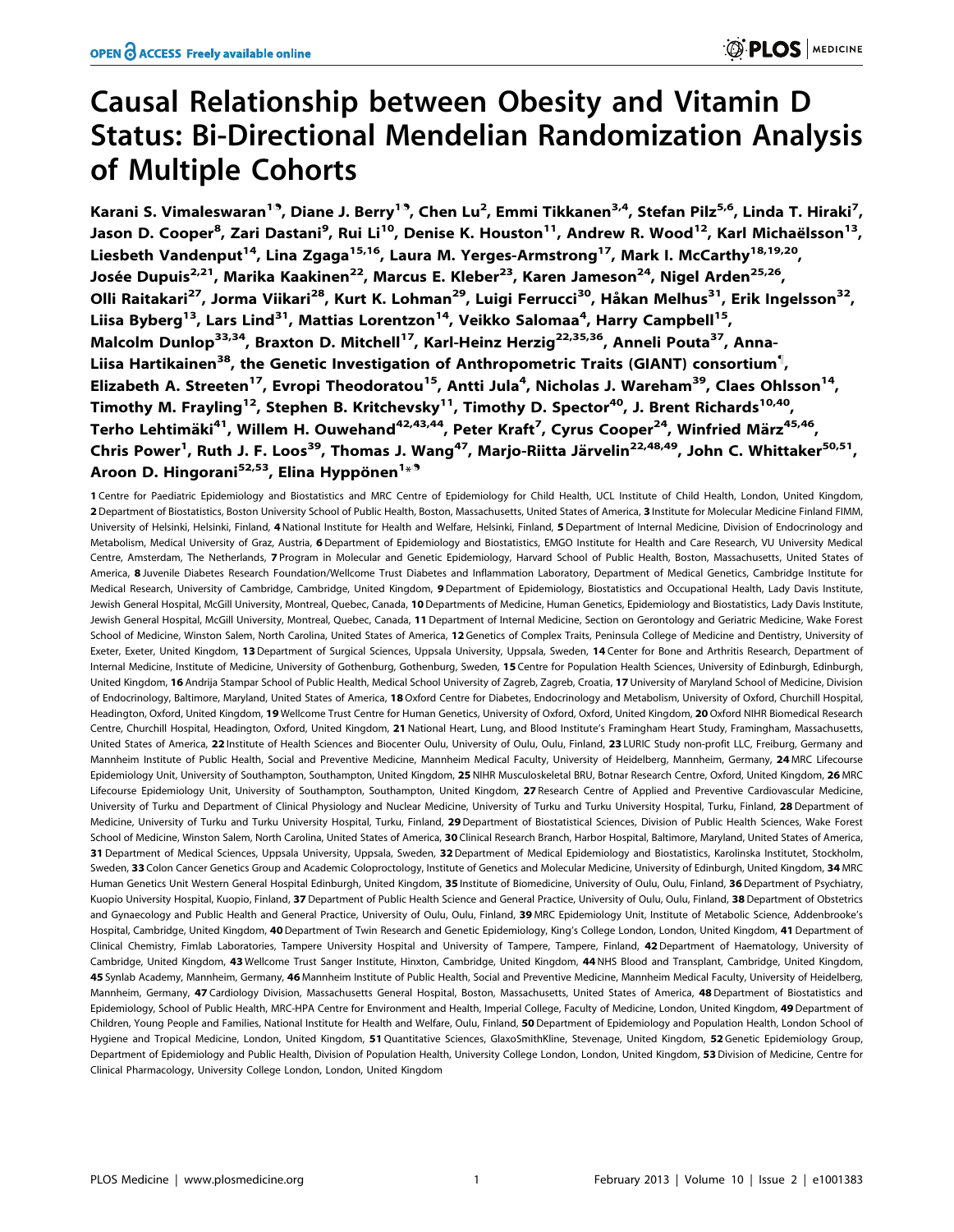## Abstract

Background: Obesity is associated with vitamin D deficiency, and both are areas of active public health concern. We explored the causality and direction of the relationship between body mass index (BMI) and 25-hydroxyvitamin D [25(OH)D] using genetic markers as instrumental variables (IVs) in bi-directional Mendelian randomization (MR) analysis.

Methods and Findings: We used information from 21 adult cohorts (up to 42,024 participants) with 12 BMI-related SNPs (combined in an allelic score) to produce an instrument for BMI and four SNPs associated with 25(OH)D (combined in two allelic scores, separately for genes encoding its synthesis or metabolism) as an instrument for vitamin D. Regression estimates for the IVs (allele scores) were generated within-study and pooled by meta-analysis to generate summary effects. Associations between vitamin D scores and BMI were confirmed in the Genetic Investigation of Anthropometric Traits (GIANT) consortium ( $n = 123,864$ ). Each 1 kg/m<sup>2</sup> higher BMI was associated with 1.15% lower 25(OH)D ( $p = 6.52 \times 10^{-27}$ ). The BMI allele score was associated both with BMI ( $p = 6.30 \times 10^{-62}$ ) and 25(OH)D (-0.06% [95% CI  $-0.10$  to  $-0.02$ ],  $p = 0.004$ ) in the cohorts that underwent meta-analysis. The two vitamin D allele scores were strongly associated with 25(OH)D ( $p \le 8.07 \times 10^{-57}$  for both scores) but not with BMI (synthesis score,  $p = 0.88$ ; metabolism score,  $p = 0.08$ ) in the meta-analysis. A 10% higher genetically instrumented BMI was associated with 4.2% lower 25(OH)D concentrations (IV ratio:  $-4.2$  [95% CI -7.1 to -1.3],  $p = 0.005$ ). No association was seen for genetically instrumented 25(OH)D with BMI, a finding that was confirmed using data from the GIANT consortium ( $p \ge 0.57$  for both vitamin D scores).

Conclusions: On the basis of a bi-directional genetic approach that limits confounding, our study suggests that a higher BMI leads to lower 25(OH)D, while any effects of lower 25(OH)D increasing BMI are likely to be small. Population level interventions to reduce BMI are expected to decrease the prevalence of vitamin D deficiency.

Please see later in the article for the Editors' Summary.

Citation: Vimaleswaran KS, Berry DJ, Lu C, Tikkanen E, Pilz S, et al. (2013) Causal Relationship between Obesity and Vitamin D Status: Bi-Directional Mendelian Randomization Analysis of Multiple Cohorts. PLoS Med 10(2): e1001383. doi:10.1371/journal.pmed.1001383

Academic Editor: Cosetta Minelli, Centre for Biomedicine, EURAC, Italy

Received May 31, 2012; Accepted December 24, 2012; Published February 5, 2013

**Copyright:** © 2013 Vimaleswaran et al. This is an open-access article distributed under the terms of the Creative Commons Attribution License, which permits unrestricted use, distribution, and reproduction in any medium, provided the original author and source are credited.

Funding: The authors thank the British Heart Foundation (grant PG/09/023) and the UK Medical Research Council (MRC; grant G0601653) for funding this work. ADH is a British Heart Foundation Senior Research Fellow (Award FS05/125). EH is a Department of Health (UK) Public Health Career Scientist. This work was undertaken at the Centre for Paediatric Epidemiology and Biostatistics, which benefits from funding support from the MRC in its capacity as the MRC Centre of Epidemiology for Child Health. Research at the University College London Institute of Child Health and Great Ormond Street Hospital for Children NHS Trust benefits from R&D funding received from the NHS Executive. No funding bodies had any role in study design, data collection and analysis, decision to publish, or preparation of the manuscript.

Competing Interests: LTH is currently supported by a Canada Institute of Research (CIHR) Fellowship award. CC has received honoraria and consulting fees from Amgen, Eli Lilly, Medtronic, Merck, Novartis, and Servier. WM is an employee of synlab laboratory services GmbH. Synlab offers vitamin D testing. TJW is on the scientific advisory board for Diasorin Inc. and has received research support from them. JCW is 90% employed by GlaxoSmithKline (GSK) whilst maintaining a 10% appointment at London School of Hygiene & Tropical Medicine (LSHTM), and holds GSK shares. All other authors declare that no competing interests exist.

Abbreviations: 25(OH)D, 25-hydroxyvitamin D; BMI, body mass index; GIANT, Genetic Investigation of Anthropometric Traits; IV, instrumental variable; MR, Mendelian randomization

- \* E-mail: e.hypponen@ucl.ac.uk
- . These authors contributed equally to this work.

" Membership of the Genetic Investigation of Anthropometric Traits (GIANT) consortium is provided in the Acknowledgments.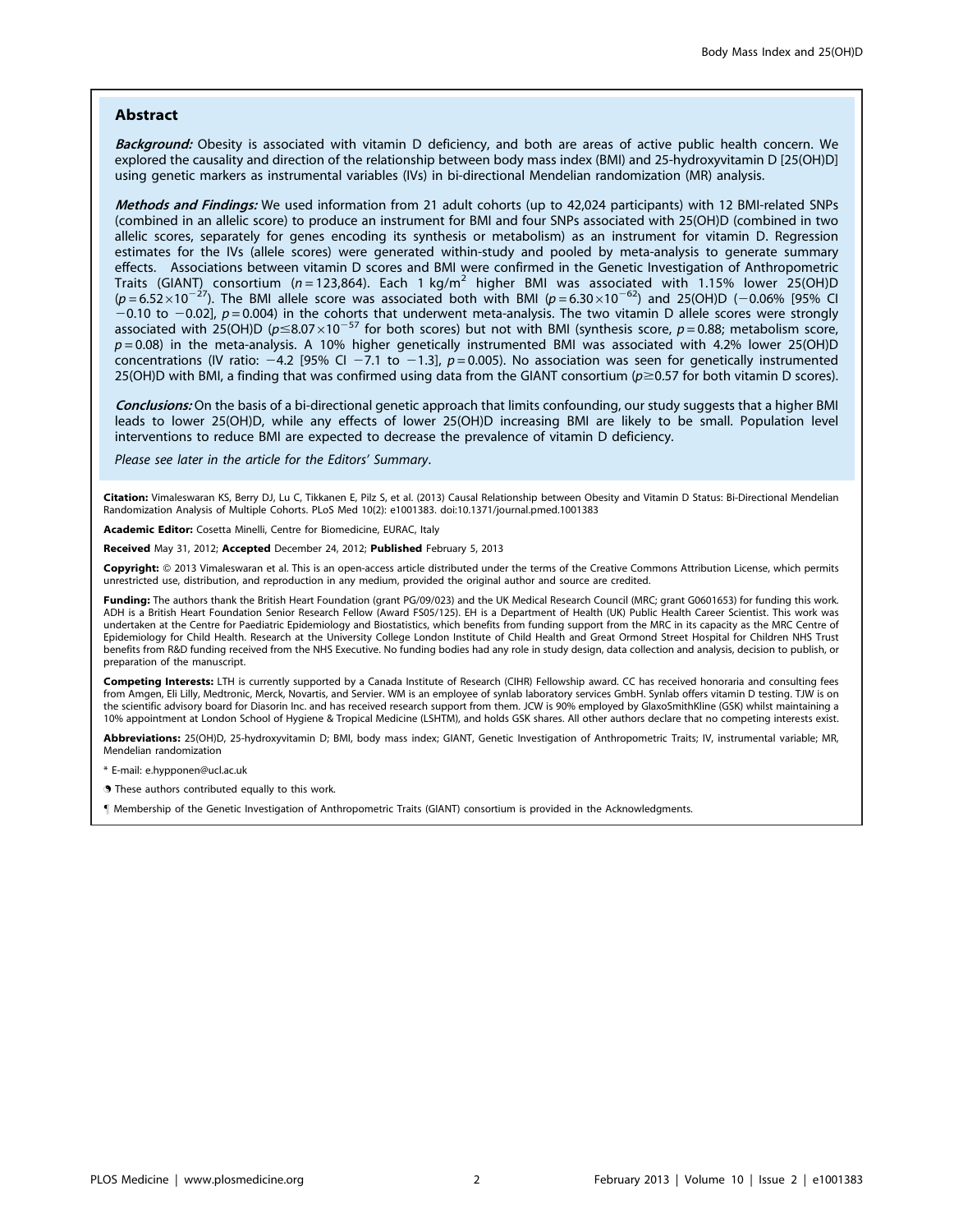## Introduction

The prevalence of obesity has increased in the last two decades and it is presently the most common and costly nutritional problem [1–4]. In the United States, one-third of the population is affected by obesity, according to the National Health and Nutrition Examination Survey [5]. Despite a known genetic contribution, the increase in obesity prevalence has been largely attributed to lifestyle changes, which means that it is amenable to modification through public health and other interventions [6].

Vitamin D deficiency is another increasingly prevalent public health concern in developed countries [7–9], and there is evidence that vitamin D metabolism, storage, and action both influence and are influenced by adiposity. Observational studies have reported an increased risk of vitamin D deficiency in those who are obese; however, the underlying explanations and direction of causality are unclear [10]. Active vitamin D (1,25-dihydroxyvitamin D) may influence the mobilisation of free fatty acids from the adipose tissue [11]. In vitro experiments in rats have also shown that large doses of vitamin  $D_2$  lead to increases in energy expenditure due to uncoupling of oxidative phosphorylation in adipose tissues [12]. However, randomized controlled trials (RCTs) testing the effect of vitamin D supplementation on weight loss in obese or overweight individuals have provided inconsistent findings [13–15]. It has also been suggested that obesity could result from an excessive adaptive winter response, and that the decline in vitamin D skin synthesis due to reduced sunlight exposure contributes to the tendency to increase fat mass during the colder periods of the year [16,17]. However, vitamin D is stored in the adipose tissue and, hence, perhaps the most likely explanation for the association is that the larger storage capacity for vitamin D in obese individuals leads to lower circulating 25-hydroxyvitamin D [25(OH)D] concentrations, a marker for nutritional status [18].

In the Mendelian randomization (MR) approach, causality is inferred from associations between genetic variants that mimic the influence of a modifiable environmental exposure and the outcome of interest [19]. If lower vitamin D intake/status is causally related to obesity, a genetic variant associated with lower 25(OH)D concentrations should be associated with higher body mass index (BMI) (in proportion to the effect on 25(OH)D). Conversely, if obesity leads to lower vitamin D status, then genetic variants associated with higher BMI should be related to lower 25(OH)D concentrations. The genetic associations, unlike the directly observed associations for vitamin D intake/status, should be less prone to confounding by lifestyle and socio-economic factors and be free from reverse causation as genotypes are invariant and assigned at random before conception [20]. The use of multiple SNPs to index the intermediate exposure of interest increases power and reduces the risk of alternative biological pathways (pleiotropy) affecting the observed associations between the genotype and the outcome [21,22].

In the present study, we investigated the relationship between BMI, a commonly used measure for monitoring the prevalence of obesity at the population level, and vitamin D status and we inferred causality by using genetic variants as instruments in bidirectional MR analyses. Meta-analysis included data from 21 studies comprising up to 42,024 individuals.

#### Methods

#### Ethics Statement

All participants provided written, informed consent, and ethical permission was granted by the local research ethics committees for all participating studies.

#### **Participants**

The collaboration investigating the association of vitamin D and the risk of cardiovascular disease and related traits (D-CarDia) consists of European ancestry cohorts from the United Kingdom (UK), United States (US), Canada, Finland, Germany, and Sweden. This study comprised a meta-analysis of directly genotyped and imputed SNPs from 21 cohorts totalling 42,024 individuals (Table 1). An expanded description of the participating studies is provided in the Text S2.

To replicate our findings on the association between the vitamin D-related SNPs and allele scores with BMI, we used the data from the genome-wide meta-analyses on BMI conducted as part of the Genetic Investigation of Anthropometric Traits (GIANT) consortium [23]. The GIANT meta-analyses consisted of 46 studies with up to 123,865 adults of European ancestry, including the 1958 British Birth Cohort, Framingham Heart study, Nurses' Health Study, Twins UK, UK Blood Services Common Control Collection, the Amish Family Osteoporosis Study, Health2000 GENMETS sub-sample, and Northern Finland Birth Cohort 1966, which were also part of the D-CarDia collaboration.

#### Genotyping

We selected 12 established BMI-related SNPs (fat mass and obesity-associated, [FTO]- rs9939609, melanocortin 4 receptor [MC4R]- rs17782313, transmembrane protein 18 [TMEM18]rs2867125, SH2B adaptor protein 1 [SH2B1]- rs7498665, brainderived neurotrophic factor [BDNF]- rs4074134, potassium channel tetramerisation domain containing 15 [KCTD15] rs29941, ets variant 5 [ETV5]- rs7647305, SEC16 homolog B [SEC16B]- rs10913469, Fas apoptotic inhibitory molecule 2 [FAIM2]- rs7138803, neuronal growth regulator 1 [NEGR1] rs3101336, mitochondrial carrier 2 [MTCH2]- rs10838738, and glucosamine-6-phosphate deaminase 2 [GNPDA2]- rs10938397) for our analysis based on the study by Li et al. [24] and previously published genome-wide association studies for obesity-related traits [23,25,26]. The four vitamin D-related SNPs (DHCR7 rs12785878, CYP2R1- rs10741657, GC- rs2282679, and CYP24A1 rs6013897) were chosen on the basis of the recent genome-wide association study on 25(OH)D [27]. The studies that did not have genotyped data analysed imputed or proxy SNPs  $(r^2 = 1)$  as available (with a call threshold of 0.9 for the SNPs imputed with Impute; for those imputed with MACH, a call threshold of 0.8 was used) [28]. The genetic data for most studies were obtained from genome-wide association platforms, but for some studies, variants were genotyped de novo (MRC Ely, the Canadian Multicentre Osteoporosis Study, the Hertfordshire cohort study) or obtained through metabochip custom array (MRC Ely). Five studies did not have all the BMI-related SNPs (Framingham Heart Study [one missing SNP], Hertfordshire cohort study [three missing SNPs], InCHIANTI [two missing SNPs], PIVUS [two missing SNPs], and ULSAM [three missing SNPs]) and were still included in the BMI allele score analysis. Table S1 shows the minor allele frequencies for the BMI and vitamin D SNPs that were included in the analysis. A detailed description of the genotyping methods is provided in Text S2.

#### Statistical Analysis

Analyses in each study were performed according to a standardized analysis plan. When used as outcome variables, 25(OH)D and BMI were natural log transformed to be more closely approximated by normal distributions. If multiplied by 100, coefficients from linear regression models with ln transformed outcomes can be interpreted as the percentage difference in the outcome [29]. Models with BMI as an outcome were adjusted for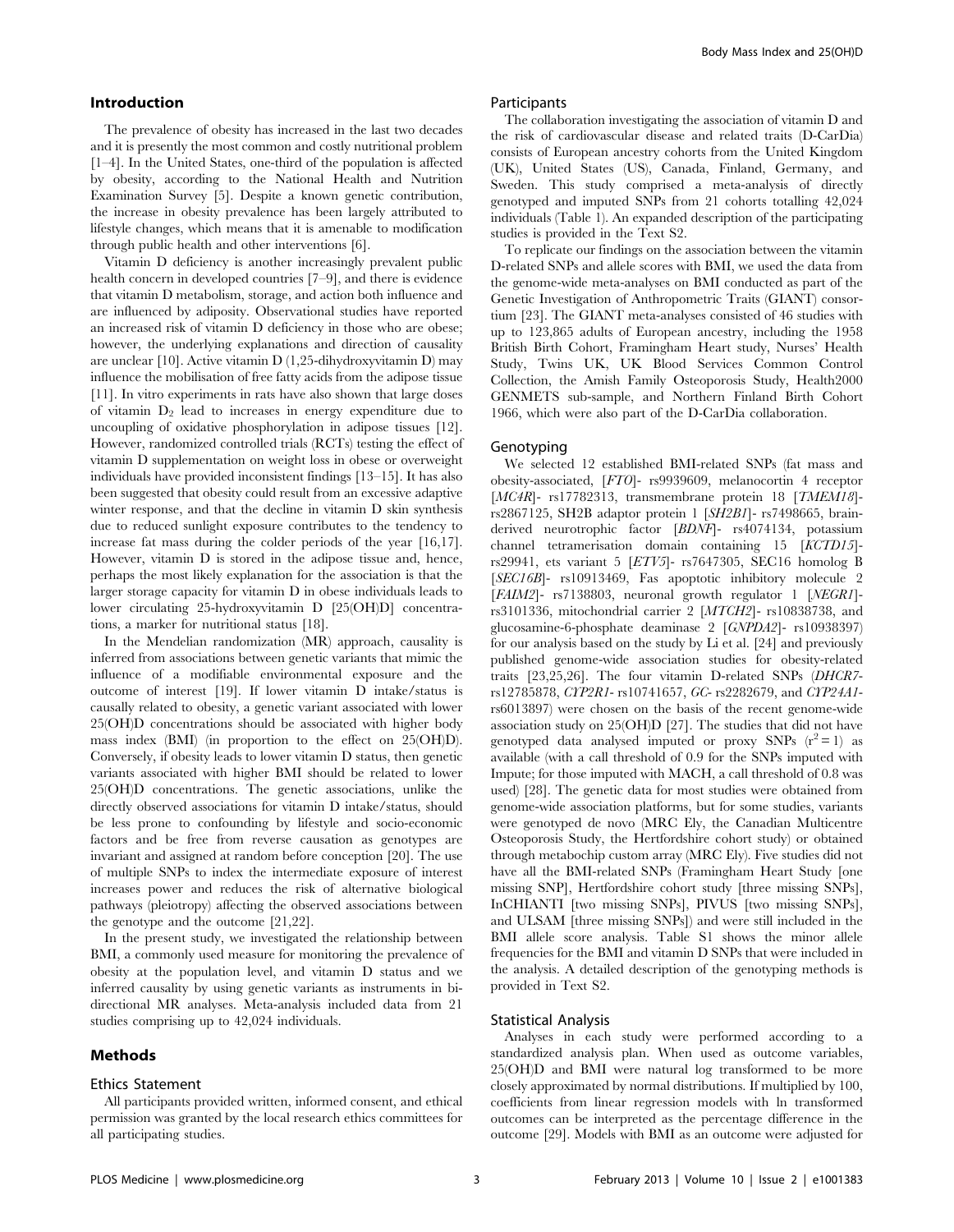Table 1. Characteristics of the study cohorts stratified by sex. Table 1. Characteristics of the study cohorts stratified by sex.

|                                                                                                                      | Sample Size <sup>a</sup> , |                            |                          |                          |                           |                          |                     |                            |                          |                     |
|----------------------------------------------------------------------------------------------------------------------|----------------------------|----------------------------|--------------------------|--------------------------|---------------------------|--------------------------|---------------------|----------------------------|--------------------------|---------------------|
| <b>Study Name</b>                                                                                                    | n (Men/Women)              | Nen                        |                          |                          | Women                     |                          |                     | Combined                   |                          |                     |
|                                                                                                                      |                            | Age (y)<br>(Mean $\pm$ SD) | Geometric<br>Mean        |                          | Ģ<br>Age (y)<br>(Mean ± : | Geometric<br>Mean        |                     | ĝ<br>Age (y)<br>(Mean ± \$ | Geometric<br>Mean        |                     |
|                                                                                                                      |                            |                            | BMI (kg/m <sup>2</sup> ) | 25(OH)D<br>(mmol)        |                           | BMI (kg/m <sup>2</sup> ) | 25(OH)D<br>(nmol/l) |                            | BMI (kg/m <sup>2</sup> ) | 25(OH)D<br>(mmol/l) |
| 1958 British Birth cohort (1958BC)                                                                                   | 3,711/3,703                | $45.2 \pm 0.4$             | 27.4                     | 53.1                     | $45.2 \pm 0.4$            | 26.3                     | 51.2                | $45.2 \pm 0.4$             | 26.9                     | 52.1                |
| 1966 North Finland Birth cohort<br>(NFBC1966)                                                                        | 2,192/2,261                | $31.1 \pm 0.40$            | 25.0                     | 63.8                     | $31.1 \pm 0.3$            | 23.7                     | 62.7                | $31.1 \pm 0.4$             | 24.3                     | 63.2                |
| Framingham Heart Study (FHS)                                                                                         | 2,678/2,978                | $46.9 \pm 13.0$            | 25.3                     | 68.4                     | 46.4 ± 13.1               | 25.8                     | 71.9                | 46.6 ± 13.1                | 26.8                     | 69.7                |
| The Ludwigshafen Risk and Cardiovascular<br>Health study (LURIC)                                                     | 2,299/999                  | $61.8 + 10.7$              | 27.3                     | 39.5                     | 64.7 ± 10.2               | 26.9                     | 32.6                | $62.6 \pm 10.6$            | 27.2                     | 37.3                |
| Hertfordshire Cohort Study (HCS)                                                                                     | 586/624                    | $64.3 \pm 2.6$             | 26.7                     | 44.8                     | $65.7 \pm 2.5$            | 26.9                     | 39.0                | $65.0 + 2.6$               | 26.9                     | 41.7                |
| UK Blood Services Common Control Collection<br>(UKBS-CC)                                                             | 1,310/1,298                | $45.2 \pm 11.8$            | 26.3                     | 50.4                     | $42.3 \pm 12.5$           | 25.5                     | 55.2                | $43.8 + 12.2$              | 26.1                     | 52.5                |
| Young Finns                                                                                                          | 907/1,077                  | $37.6 + 5.1$               | 26.6                     | 54.1                     | $37.6 + 5.0$              | 24.8                     | 57.9                | $37.6 + 5.0$               | 25.5                     | 56.3                |
| Canadian Multicentre osteoporosis Study (CaMos)                                                                      | 709/1,588                  | $62.3 \pm 18.2$            | 26.8                     | 64.1                     | $65.2 \pm 15.8$           | 26.8                     | 64.1                | $64.3 \pm 16.6$            | 26.8                     | 64.1                |
| Twins UK                                                                                                             | 176/1,754                  | $51.0 \pm 13.2$            | 26.1                     | 64.1                     | $51.2 \pm 12.9$           | 25.0                     | 68.7                | $51.2 \pm 13.2$            | 25.3                     | 68.0                |
| Health, Aging and Body Composition study<br>(Health ABC)                                                             | 829/729                    | 74.9 ± 2.9                 | 26.8                     | 68.4                     | 74.7 ± 2.8                | 25.5                     | 66.3                | $74.8 + 2.9$               | 26.3                     | 67.7                |
| The Health Professionals Follow-up Study-CHD<br>(HPFS-CHD)                                                           | $1,245/-$                  | $63.8 + 8.6$               | 25.5                     | 56.8                     |                           |                          |                     | I                          |                          | I                   |
| InCHIANTI Study                                                                                                      | 496/598                    | $57.2 \pm 15.4$            | 26.8                     | 50.4                     | $69.1 \pm 15.6$           | 26.8                     | 38.1                | $68.3 \pm 15.5$            | 26.8                     | 43.4                |
| Uppsala Longitudinal Study of Adult Men<br>(ULSAM)                                                                   | $1,194/-$                  | $71.0 + 0.6$               | 26.1                     | 65.8                     |                           |                          |                     |                            |                          |                     |
| Prospective Investigation of the Vasculature in<br>Uppsala Seniors (PIVUS)                                           | 500/499                    | $70.1 \pm 0.2$             | 26.8                     | 56.8                     | $70.2 + 0.1$              | 26.7                     | 51.9                | $70.2 + 0.2$               | 26.7                     | 54.3                |
| The Gothenburg Osteoporosis and Obesity<br>Determinants study (GOOD)                                                 | $921/-$                    | $18.9 + 0.6$               | 22.1                     | 61.8                     |                           |                          |                     |                            |                          |                     |
| Cancer Genetic Markers of Susceptibility, case<br>control study of breast cancer (NHS-CGEMS)                         | $-870$                     |                            | $\overline{\phantom{a}}$ | $\overline{\phantom{a}}$ | $59.6 + 5.8$              | 25.0                     | 74.4                | $\overline{\phantom{a}}$   | $\overline{\phantom{a}}$ |                     |
| Health2000 GenMets Study (GENMETS)                                                                                   | 397/424                    | 49.2 $\pm$ 10.4            | 25.3                     | 44.7                     | $52.0 + 11.6$             | 24.8                     | 45.2                | $50.7 \pm 11.1$            | 25.0                     | 44.7                |
| MRC Ely study                                                                                                        | 323/435                    | $53.8 + 7.8$               | 25.8                     | 57.7                     | $53.2 \pm 7.6$            | 25.3                     | 50.1                | $53.5 \pm 7.7$             | 25.5                     | 53.2                |
| Study of Colorectal Cancer in Scotland (SOCCS)                                                                       | 336/328                    | $51.5 + 5.9$               | 26.8                     | 33.3                     | $50.9 + 5.9$              | 26.6                     | 34.9                | $51.2 \pm 5.1$             | 26.8                     | 34.3                |
| Nurses' Health Study- Case-control study of type<br>II diabetes (NHS-T2D)                                            | $-7720$                    |                            |                          |                          | $56.5 + 6.9$              | 27.1                     | 53.5                | $\overline{\phantom{a}}$   | $\overline{1}$           |                     |
| Amish Family Osteoporosis Study (AFOS)                                                                               | 141/189                    | $48.5 \pm 13.9$            | 25.8                     | 54.3                     | 49.4±13.8                 | 27.7                     | 53.2                | 49.0 ± 13.9                | 26.8                     | 53.8                |
| aSample size based on available information on body mass index and 25(OH)D.<br>doi:10.1371/journal.pmed.1001383.t001 |                            |                            |                          |                          |                           |                          |                     |                            |                          |                     |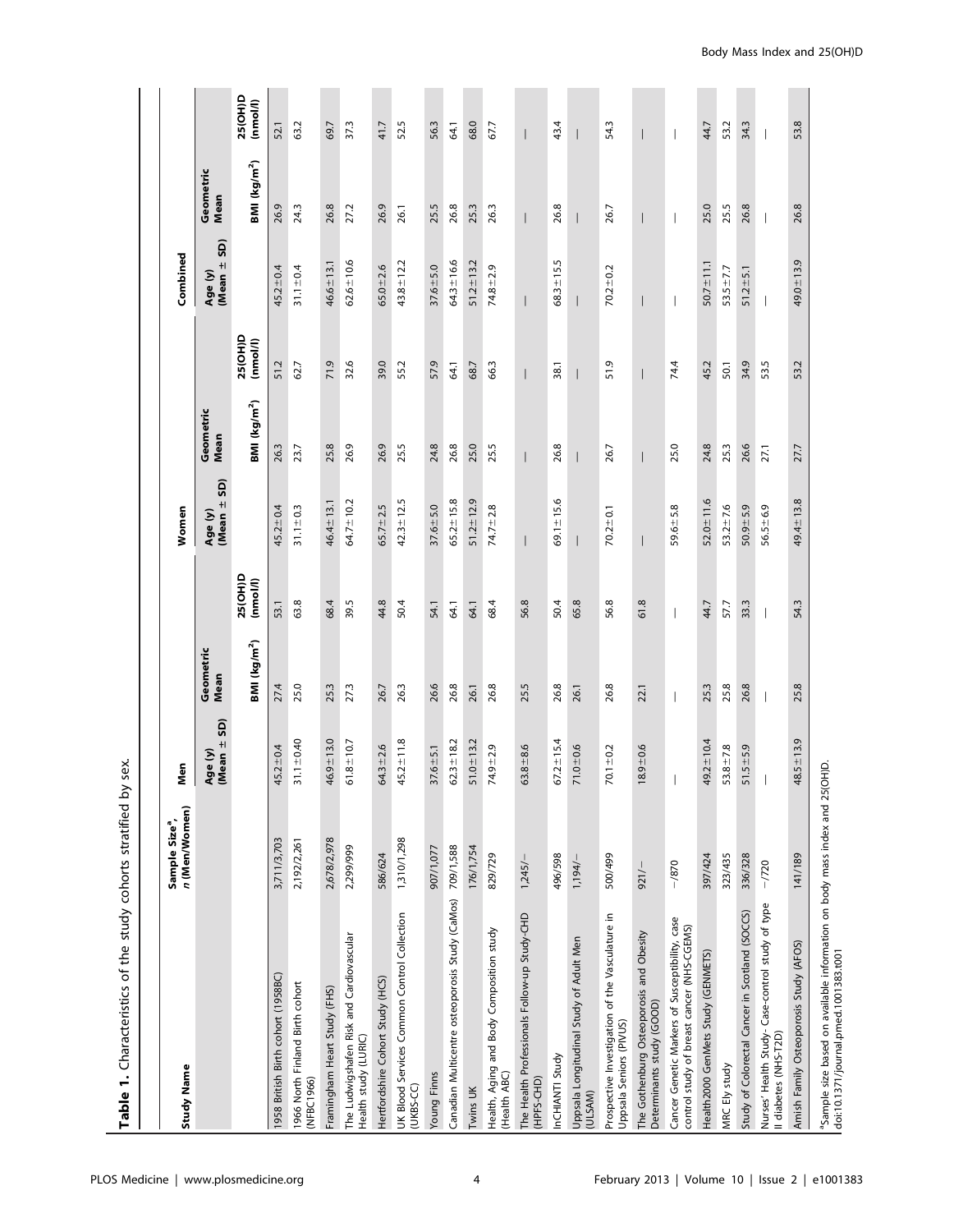age, sex, geographical site, and/or principal components from population stratification analysis (depending on data available); models with 25(OH)D as the outcome were additionally adjusted for month of blood sample collection (as a categorical variable) to account for seasonal variation and laboratory batch, where relevant. To assess the BMI relationship with 25(OH)D and vice versa, each study ran linear regression models adjusting for the covariates listed for each outcome, and the models were repeated stratifying by sex.

For the BMI SNPs, the effect allele was the BMI raising allele as established by Speliotes et al. [23]. We created a weighted score in each study [30], by multiplying each SNP (coded as  $0-2$ ) by a weight based on its effect size with BMI in the meta-analysis by Speliotes et al. [23]. The weighted BMI allele score was rescaled over the sum of weights for the available SNPs in each study to facilitate interpretation [30]. For the vitamin D SNPs, the effect allele was the 25(OH)D lowering allele as established by the SUNLIGHT Consortium [27]. As external weights were not available and the use of internal weights could bias the instrumental variable (IV) results [31], we performed an unweighted allele score analysis for the vitamin D SNPs. Vitamin D SNPs were used to form two separate allele scores [32]: a ''synthesis'' allele score, created by summing the risk alleles in DHCR7 and CYP2R1, and a "metabolism" allele score, created by summing the risk alleles in GC and CYP24A1 (Figure S1). Synthesis allele score was not created for the LURIC study (one missing SNP) and both synthesis and metabolism allele scores were not created for the MRC Ely study (two missing SNPs). The synthesis allele score included the SNPs that contribute directly to the production of 25(OH)D, and hence, for which the association with the outcome can be readily estimated based on the magnitude of the association between the score and 25(OH)D [32]. All analyses were done separately for the ''metabolism'' SNPs that are involved in the clearance or transport of 25(OH)D (with possible influences on bioavailability [33]) as the quantification of the association with the outcome based on the observed SNP-25(OH)D association is more difficult [32]. We also evaluated the joint contribution of synthesis and metabolism scores on BMI by including both vitamin D scores as separate variables in a multiple regression model. To examine the strength of the allele scores as instruments, the F-statistic was approximated from the proportion of variation in the respective phenotype  $(\mathbb{R}^2)$  explained by the allele score, [Fstat =  $(\mathbb{R}^2 \times (n-2))/(1-\mathbb{R}^2)$ ] [34].

To confirm our findings on the association between the vitamin D-related SNPs and allele scores with BMI in a larger sample, we used the summary statistics for the four vitamin D-related SNPs from the GIANT consortium. These SNPs were combined into synthesis and metabolism allele scores using an approximation method as previously described [35]. The individual SNP association with BMI is then weighted according to its predefined effect size and meta-analysed using the inverse-variance method with the other SNPs in the score [35]. The formal MR analyses to estimate the possible causal effect of BMI on 25(OH)D (and vice versa) were done using the IV ratio method [20,36]. To estimate the IV ratio for the BMI effect on 25(OH)D, the meta-analysed association of the BMI allele score with 25(OH)D was divided by the association of BMI allele score with BMI. The variance for the IV ratio was estimated using a Taylor expansion [36]. The corresponding calculation was done to establish the 25(OH)D effect on BMI, with the IV ratio method applied separately for the two vitamin D allele scores. The joint contribution of the two vitamin D scores on BMI was assessed by multivariate metaanalysis [37], which incorporated the covariance matrix as estimated by study specific analyses.



Figure 1. Random effects meta-analysis of the BMI association with 25(OH)D in men (A)  $(n=20,950)$  and women (B)  $(n = 21.074)$ . 95% confidence intervals given by error bars. doi:10.1371/journal.pmed.1001383.g001

In the presence of heterogeneity of association between the studies, random effects meta-analyses [38] were run, otherwise fixed effects models were used. Univariate meta-regression models were run to assess differences in the observed associations by study level factors of sex, average BMI (BMI $\leq$ 25 kg/m<sup>2</sup> versus  $>$ 25 kg/ m<sup>2</sup>), the average age of participants ( $\leq$ 40, 41–60, and  $\geq$ 61 y old), continent (North America versus Europe), and vitamin D assay (radio-immunoassay, enzyme-linked radio-immunoassay, and mass spectrometry). Power calculations for IV regression were performed by simulation [32] on the basis of associations observed between the phenotypes and their genetic proxies. For comparability across instruments/outcomes, power was determined for 0.02 log unit increase/decrease by decile, approximately corresponding to the association observed between BMI and 25(OH)D. To evaluate the ability to detect weaker effects on BMI using the synthesis and metabolism scores, power was also calculated for a 50% weaker effect (0.01 log unit increase/decrease). All metaanalyses and power calculations were performed at the Institute of Child Health (University College London, London) using STATA version 12 [39].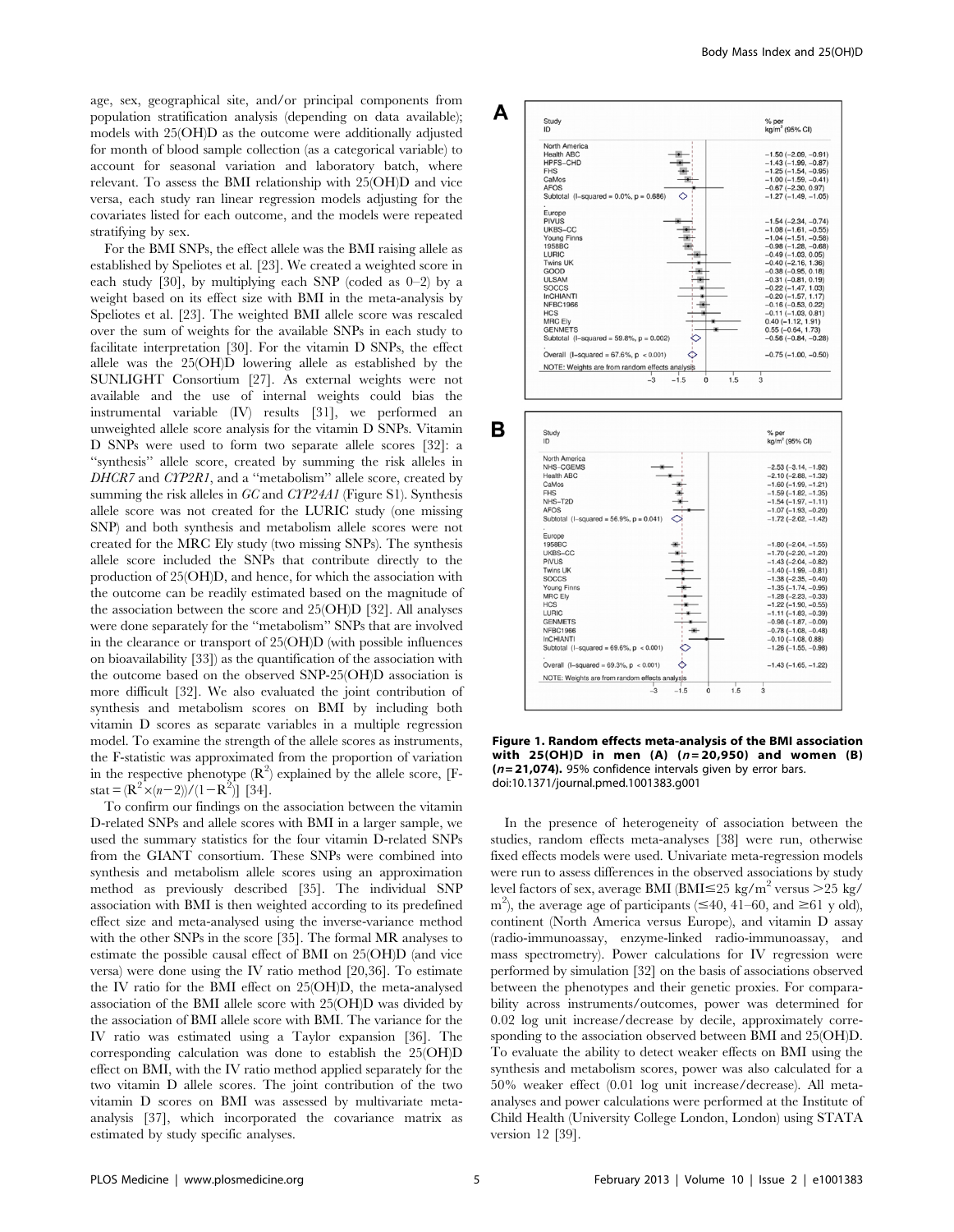

Figure 2. Meta-analysis of the BMI allele score association with BMI ( $n=32,391$ ), and the vitamin D synthesis ( $n=35,873$ ) and metabolism ( $n = 38,191$ ) allele score association with 25(OH)D. 95% confidence intervals given by error bars. doi:10.1371/journal.pmed.1001383.g002

## Results

# Phenotypic Association between BMI and 25(OH)D Concentrations

In the meta-analyses of 21 studies, each unit  $\frac{\text{kg}}{m^2}$  increase in BMI was associated with 1.15% (95% CI 0.94%–1.36%,  $p = 6.52 \times 10^{-27}$  lower concentrations of 25(OH)D after adjusting for age, sex, laboratory batch, month of measurement, and principal components. The inverse association between BMI and 25(OH)D was stronger among the studies from North America than those from Europe  $(-1.58\%$   $[-1.81\%$  to  $-1.36\%]$ ,  $p = 1.01 \times 10^{-43}$  versus  $-0.91\%$  [-1.18% to -0.64%],  $p = 4.55 \times 10^{-11}$ ;  $p_{meta-regression} = 0.004$  and for women than men  $(-1.43\%$  [-1.65% to -1.22%],  $p = 1.13 \times 10^{-38}$  versus -0.75%  $[-1.00\% \text{ to } -0.50\%], p= 3.89 \times 10^{-9}; p_{meta-regression} = 4.10 \times 10^{-4}$ while no variation was seen by average age  $(p_{meta-regression} = 0.78)$  or BMI ( $p_{meta-regression} = 0.48$ ) (Figure 1A and 1B).

## Evaluation of Causal Association Using MR Approach

The BMI allele score created from the 12 BMI-related SNPs showed a positive dose-response association with BMI (per unit increase 0.14% [0.12%–0.16%],  $p = 6.30 \times 10^{-62}$ , and both vitamin D allele scores showed the expected strong associations with 25(OH)D (per allele in synthesis score:  $-3.47\%$  [ $-3.90\%$  to  $-3.05\%$ ],  $p= 8.07\times10^{-57}$ ; metabolism allele score:  $-5.38\%$ 

 $[-5.84\% \text{ to } -4.93\%]$ ,  $p= 1.07\times10^{-118}$  (Figures 2, S2, and S3). The BMI allele score was also associated with 25(OH)D concentrations (per unit increase  $-0.06\%$ ,  $[-0.10\%$  to  $-0.02\%$ ],  $p = 0.004$  (Figure 3), while no association with BMI was seen for either the vitamin D synthesis or metabolism allele scores (per allele in synthesis score:  $0.01\%$  [ $-0.17\%$  to  $0.20\%$ ],  $p= 0.88$ , metabolism allele score: 0.17% [ $-0.02\%$  to 0.35%],  $p= 0.08$ ]) (Figure 4A and 4B). Analyses of joint effects by synthesis and metabolism scores provided no evidence for an association between 25(OH)D and BMI (per allele in synthesis score  $-0.03\%$  $[-0.23\% \text{ to } 0.16\%]$  and metabolism score 0.17%  $[-0.04\% \text{ to } 0.04\%]$ 0.37%], joint contribution  $p = 0.26$ .

In the analyses to establish the direction and causality of BMI– 25(OH)D association by the use of the IV ratio, BMI was associated with 25(OH)D: each 10% increase in BMI lead to a 4.2% decrease in 25(OH)D concentrations  $(-7.1\% \text{ to } -1.3\%);$  $p= 0.005$ ). However, the IV ratio analyses provided little evidence for a causal effect of 25(OH)D on BMI ( $p \ge 0.08$  for both). We have summarised the coefficients for the MR analyses in Table 2.

The lack of association of the vitamin D allele scores with BMI was further confirmed using the GIANT consortium including 123,864 individuals in 46 studies [23]: neither the synthesis nor the metabolism allele score showed any evidence for an association with BMI ( $p \ge 0.57$  for both) (Table 3).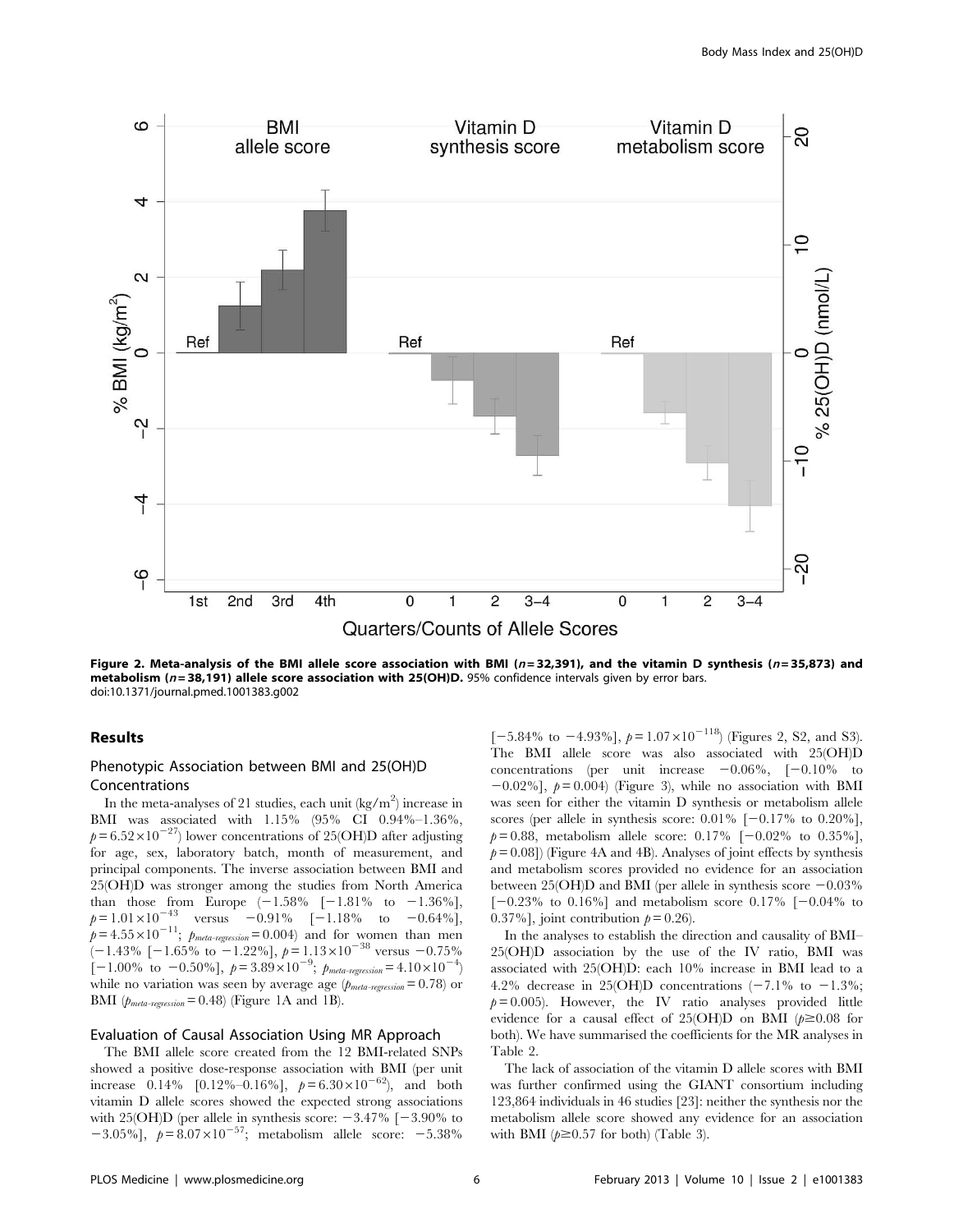| <b>Study</b><br>ID                                | % per unit<br>increase in allele<br>score (95% CI) |
|---------------------------------------------------|----------------------------------------------------|
| <b>PIVUS</b>                                      | $-0.21$ $(-0.40, -0.02)$                           |
| <b>LURIC</b>                                      | $-0.14$ $(-0.35, 0.08)$                            |
| <b>Young Finns</b>                                | $-0.12$ $(-0.26, 0.02)$                            |
| <b>Twins UK</b>                                   | $-0.10(-0.30, 0.10)$                               |
| UKBS-CC                                           | $-0.09$ $(-0.25, 0.06)$                            |
| <b>Health ABC</b>                                 | $-0.09$ $(-0.28, 0.09)$                            |
| <b>1958BC-DIL</b>                                 | $-0.09$ $(-0.25, 0.08)$                            |
| <b>HCS</b>                                        | $-0.08$ $(-0.33, 0.16)$                            |
| <b>HPFS-CHD</b>                                   | $-0.07$ $(-0.25, 0.11)$                            |
| 1958BC-WT2                                        | $-0.06$ $(-0.22, 0.10)$                            |
| NHS-T2D                                           | $-0.06(-0.32, 0.20)$                               |
| <b>MRC Elv</b>                                    | $-0.06$ $(-0.36, 0.25)$                            |
| <b>GENMETS</b>                                    | $-0.04$ $(-0.30, 0.21)$                            |
| <b>FHS</b>                                        | $-0.04$ $(-0.17, 0.08)$                            |
| <b>InCHIANTI</b>                                  | $-0.04$ $(-0.24, 0.16)$                            |
| <b>NFBC1966</b>                                   | $-0.03$ $(-0.15, 0.09)$                            |
| <b>AFOS</b>                                       | $-0.00$ $(-0.30, 0.29)$                            |
| <b>ULSAM</b>                                      | $0.00$ (-0.15, 0.15)                               |
| NHS-CGEMS                                         | $0.05$ ( $-0.25$ , $0.35$ )                        |
| GOOD                                              | $0.06(-0.12, 0.24)$                                |
| <b>SOCCS</b>                                      | $0.25(-0.12, 0.62)$                                |
| ↶<br>Overall (I-squared = $0.0\%$ , $p = 0.961$ ) | $-0.06$ $(-0.10, -0.02)$                           |
|                                                   |                                                    |
|                                                   |                                                    |
| $\overline{2}$<br>$-2$<br>- 4<br>0                |                                                    |

Figure 3. Meta-analysis of the BMI allele score association with 25(OH)D (n=31,120). 95% confidence intervals given by error bars. doi:10.1371/journal.pmed.1001383.g003

## Additional Analyses

Validation of the genetic instruments. The BMI SNPs and the vitamin D SNPs were all individually associated with BMI and 25(OH)D, respectively (Figures S4 and S5). The exception was KCTD15 SNP, which despite previous evidence for an association [25], was not associated with BMI in our metaanalyses. Across the studies, the 12 BMI SNPs combined as the BMI allele score explained 0.97% of the variation in BMI (Fstatistic = 316;  $n = 32,391$ . The synthesis allele score explained 0.64% (F-statistic = 230;  $n = 35,873$ ) and the metabolism allele score 1.26% (F statistic = 489;  $n = 38,191$ ) of the variation in 25(OH)D. There was no evidence for variation in the BMI allele score–BMI association by continent ( $p_{\text{meta-regression}} = 0.15$ ) or BMI  $(p_{\text{meta-regression}} = 0.83)$ . However, the BMI allele score–BMI association was slightly weaker in studies with older compared to younger participants  $(-0.03\% - [-0.05\% \text{ to } -0.002\%],$  $p_{\text{meta-regression}} = 0.03$ . The vitamin D allele score-25(OH)D association did not vary by age, BMI, continent, or assay  $(p_{\text{meta-regression}} \ge 0.09$  for all comparisons).

Evaluation of the genetic outcome associations. Of the 12 individual BMI SNPs, the SNP for FTO was the only one that showed evidence of a univariate association with 25(OH)D  $(p= 0.050)$  (Figure S6). None of the four 25(OH)D SNPs were individually associated with BMI ( $p \ge 0.10$ ) (Figure S7). The lack of association of the four vitamin D SNPs with BMI was further confirmed using the summary data from the GIANT consortium  $(p>0.30$  for all the SNPs) (Table 3).

The association between BMI allele score and 25(OH)D did not vary by study level factors, including age  $(p_{meta-regression} = 0.40)$ , BMI  $(p_{meta-regression} = 0.18)$ , continent of study  $(p_{meta-regression} = 0.78)$ , or

vitamin D assay  $(p_{meta-regression}= 0.23)$ . Similarly, there was no evidence for variation in the vitamin D allele score–BMI association by age  $(p_{meta-regression} \ge 0.25$  for both scores), or continent  $(p_{meta-regression} \ge 0.50$  for both scores). There was also no strong evidence for variation in the vitamin D allele score–BMI association by average BMI of the study  $(\leq 25 \text{ kg/m}^2 \text{ versus})$  $\geq$ 25 kg/m<sup>2</sup>), although for the synthesis score the meta-regression coefficient was of borderline significance  $(p_{meta-reversion} = 0.053,$ Figure S8;  $p_{meta-regression} = 0.78$  for metabolism score).

Power comparison. Illustrative power calculations are presented in Figure S9. In theory, we had greater power to detect an association between 25(OH)D and BMI using the metabolism score as an instrument, compared with an equal sized association between BMI and 25(OH)D using the BMI risk score. However, if the size of the association between 25(OH)D and BMI was only half that seen between BMI and 25(OH)D, our study would not have been adequately powered even with the inclusion of the GIANT results.

## **Discussion**

Obesity, and perhaps vitamin D deficiency, are among the most important modifiable risk factors for a number of chronic diseases. Obesity and vitamin D status are known to be associated but the direction of the association and whether it is causal has been uncertain. We have presented genetic evidence that higher BMI leads to lower vitamin D status. Conversely, our analyses provided no evidence for a causal role of vitamin D in the development of obesity, although our study was not powered to detect very small effects. These results suggest that although increases in vitamin D status are not likely to help with weight regulation, increased risk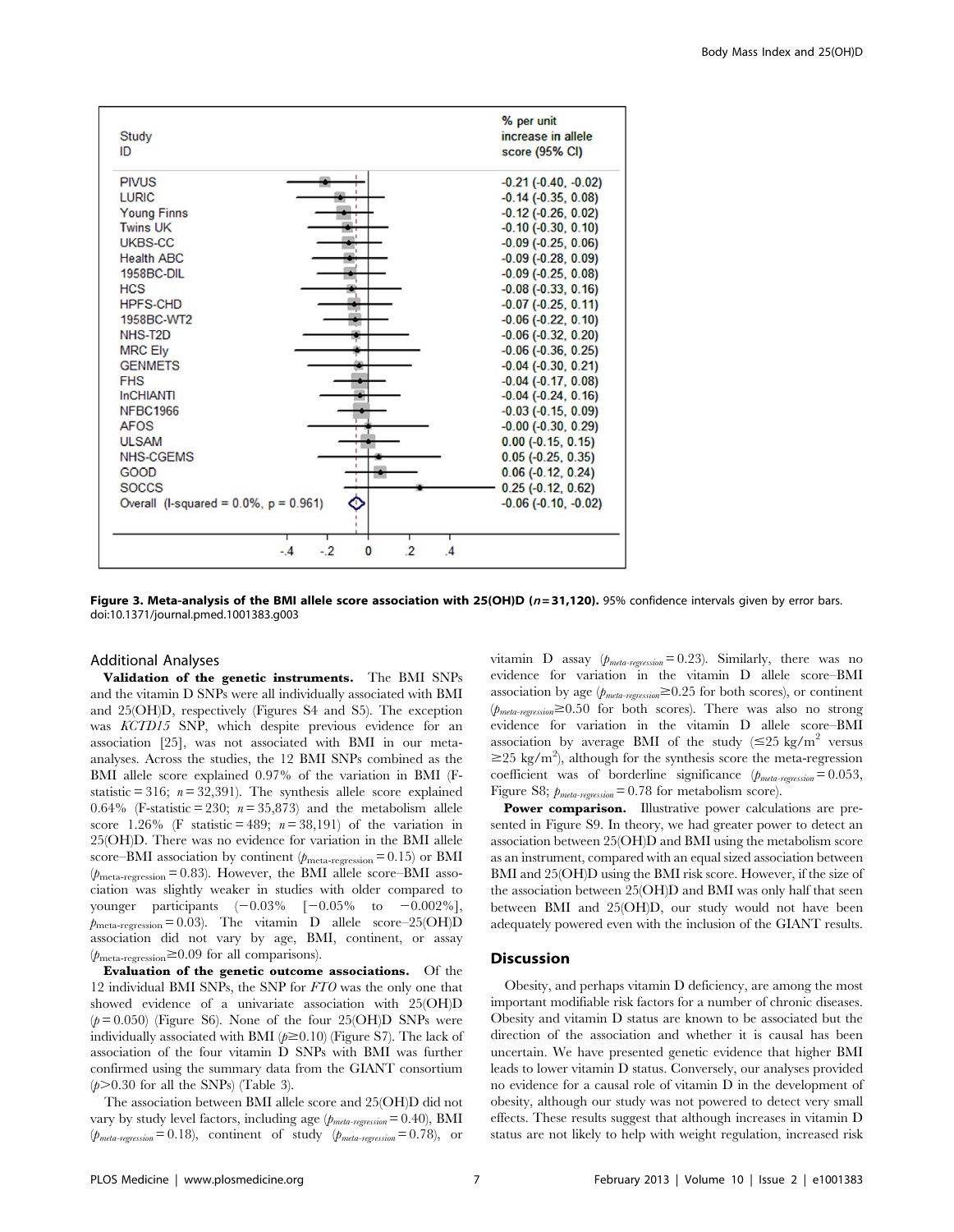| <b>Study</b>                                 | % per unit<br>increase in allele |
|----------------------------------------------|----------------------------------|
| ID                                           | score (95% CI)                   |
| <b>AFOS</b>                                  | $-1.00$ $(-2.80, 0.80)$          |
| CaMos                                        | $-1.00$ $(-1.78, -0.22)$         |
| <b>SOCCS</b>                                 | $-0.90$ $(-2.30, 0.50)$          |
| <b>PIVUS</b>                                 | $-0.60$ $(-1.68, 0.49)$          |
| NHS-T <sub>2</sub> D                         | $-0.52$ $(-2.06, 1.03)$          |
| 1958BC                                       | $-0.16(-0.64, 0.32)$             |
| UKBS-CC                                      | $-0.13(-0.83, 0.58)$             |
| <b>HCS</b>                                   | $-0.12$ $(-1.09, 0.85)$          |
| <b>Young Finns</b>                           | $-0.11(-0.93, 0.71)$             |
| <b>Health ABC</b>                            | $0.06(-0.74, 0.86)$              |
| <b>FHS</b>                                   | $0.07$ (-0.50, 0.63)             |
| <b>Twins UK</b>                              | $0.10 (-0.68, 0.88)$             |
| <b>NFBC1966</b>                              | $0.28(-0.22, 0.78)$              |
| <b>InCHIANTI</b>                             | $0.30 (-0.68, 1.28)$             |
| <b>HPFS-CHD</b>                              | $0.30 (-0.43, 1.04)$             |
| <b>GOOD</b>                                  | $0.46$ ( $-0.54$ , 1.46)         |
| <b>GENMETS</b>                               | $0.46$ (-0.61, 1.54)             |
| <b>ULSAM</b>                                 | $0.62$ (-0.19, 1.43)             |
| NHS-CGEMS                                    | $0.82$ (-0.46, 2.10)             |
| Overall (I-squared = $4.9\%$ , $p = 0.397$ ) | $0.01 (-0.17, 0.20)$             |
|                                              |                                  |
| $-2$                                         | $\overline{c}$<br>$\Omega$       |

 $\overline{\mathsf{B}}$ 

 $\mathbf{A}$ 

| Study                                        | % per unit<br>increase in allele |
|----------------------------------------------|----------------------------------|
| ID                                           | score (95% CI)                   |
| <b>GOOD</b>                                  | $-0.98(-2.04, 0.09)$             |
| <b>InCHIANTI</b>                             | $-0.40$ ( $-1.38$ , $0.58$ )     |
| CaMos                                        | $-0.30$ $(-1.08, 0.48)$          |
| <b>SOCCS</b>                                 | $-0.30$ $(-1.82, 1.23)$          |
| <b>LURIC</b>                                 | $-0.22$ $(-0.88, 0.45)$          |
| <b>PIVUS</b>                                 | $-0.17$ $(-1.35, 1.01)$          |
| <b>ULSAM</b>                                 | $-0.08$ $(-0.96, 0.80)$          |
| <b>FHS</b>                                   | $-0.01$ $(-0.60, 0.58)$          |
| <b>HCS</b>                                   | $0.07 (-0.61, 0.75)$             |
| <b>Health ABC</b>                            | $0.20$ (-0.65, 1.05)             |
| UKBS-CC                                      | $0.21 (-0.63, 1.06)$             |
| <b>NFBC1966</b>                              | $0.36(-0.22, 0.95)$              |
| 1958BC                                       | $0.45(-0.04, 0.95)$              |
| <b>Twins UK</b>                              | $0.50(-0.28, 1.28)$              |
| <b>Young Finns</b>                           | $0.50(-0.41, 1.42)$              |
| <b>GENMETS</b>                               | $0.51(-0.64, 1.66)$              |
| <b>HPFS-CHD</b>                              | $0.54 (-0.26, 1.35)$             |
| <b>AFOS</b>                                  | $0.80(-1.07, 2.67)$              |
| NHS-CGEMS                                    | $1.03(-0.33, 2.40)$              |
| NHS-T2D                                      | $1.42$ (-0.36, 3.20)             |
| Overall (I-squared = $0.0\%$ , $p = 0.541$ ) | $0.17 (-0.02, 0.35)$             |
|                                              |                                  |
| $-2$                                         | $\overline{2}$                   |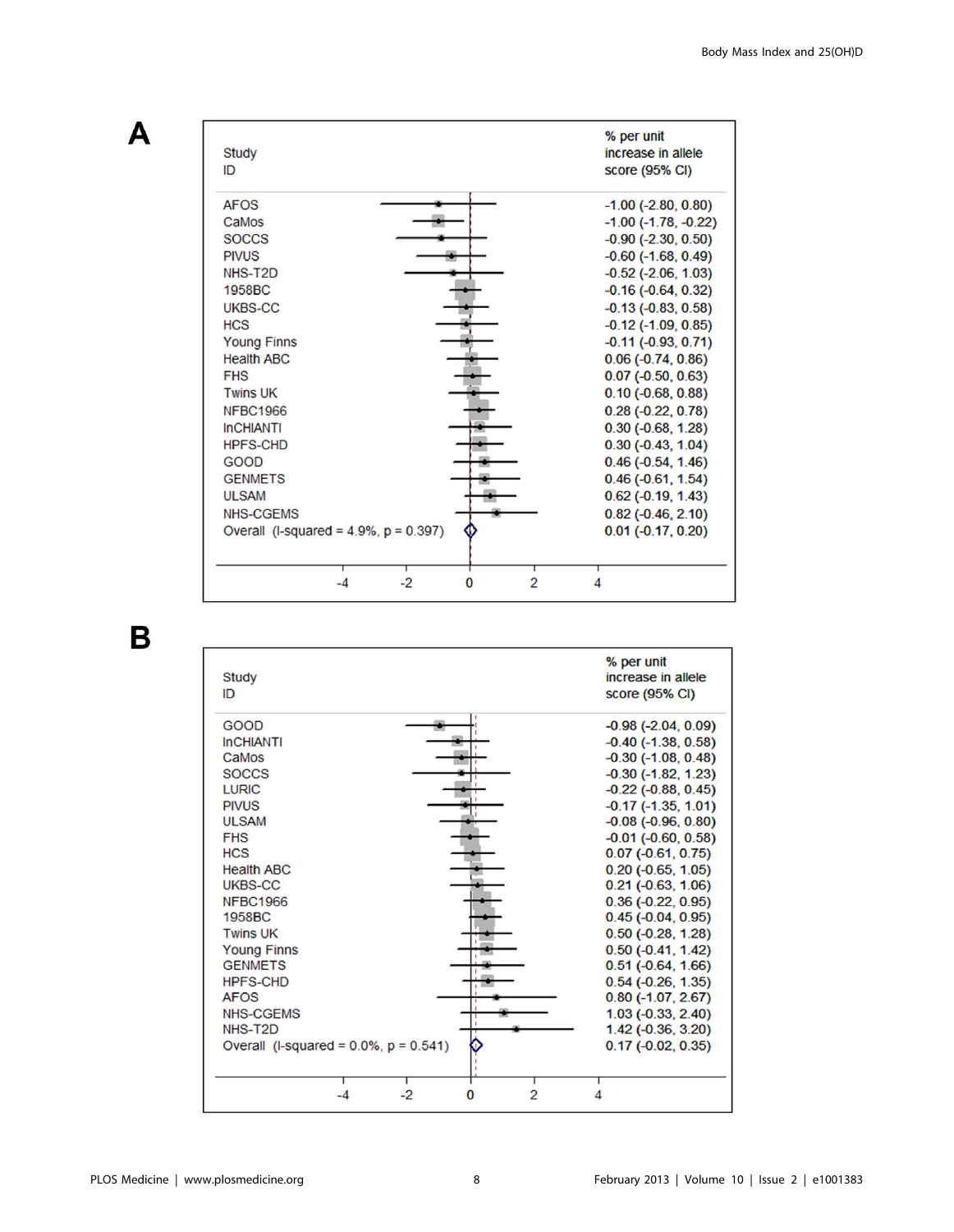#### Figure 4. Meta-analysis of the synthesis allele score association with BMI (A)  $(n=36,553)$  and the metabolism allele score association with BMI (B) ( $n = 40,367$ ). 95% confidence intervals given by error bars. doi:10.1371/journal.pmed.1001383.g004

of vitamin D deficiency could contribute to the adverse health effects associated with obesity.

The association between obesity and vitamin D status was remarkably consistent across the different populations included in our meta-analyses, being apparent both in men and in women, and in the young and older cohorts alike. Interestingly, the association between obesity and 25(OH)D concentrations appeared stronger for populations in North America compared to Europe, possibly reflecting differences in the distribution of BMI across the continents. Recent intervention studies have shown that obese individuals need higher vitamin D dosages than lean individuals to achieve the same 25(OH)D concentrations [40,41]. Given that North America has one of the highest rates of obesity in the world [42], our study highlights the importance of considering obesity as a risk factor for vitamin D deficiency with implications on the dosage requirements and possible targeting of relevant health promotion strategies.

The lack of any suggestion for an association between the vitamin D SNPs and BMI in the GIANT consortium  $(n = 123,864)$ alongside our own large meta-analyses provides a strong case against linear increases in 25(OH)D having a substantive influence on BMI. This conclusion is in accordance with a recent study on Chinese women  $(n = 7,000)$ , which also failed to observe evidence for an association with BMI for genetic variants in the vitamin D pathway [43]. Although a recent RCT  $(n=77)$  suggested greater loss in fat mass for women receiving vitamin D [15], previous trials have failed to show any evidence for an effect despite larger treatment groups ( $n = 200-445$ ), use of higher vitamin D dosages, and equal duration of treatment (12 mo) [13,14]. Dilution related to the greater volume of distribution has been recently proposed as the most likely explanation for the lower 25(OH)D concentrations in obese individuals [44]. In that study, no evidence was found for reduced bioavailability through increased sequestration of vitamin D in the adipose tissue, which had previously been suggested to contribute to the low 25(OH)D concentrations in obesity [18]. In contrast, intact parathyroid hormone (iPTH) levels [45], which stimulate the 1-x-hydroxylase (CYP27B1) enzyme that converts 25(OH)D to 1,25-dihydroxyvitamin D (the active hormonal form), have been found to be elevated in obesity [46], which could to some extent also contribute to the lower 25(OH)D concentrations in obese individuals. It is also possible that differences in lifestyle could contribute to lower 25(OH)D concentrations in obese compared to normal weight individuals, although the association between obesity and low 25(OH)D concentrations has been found to only modestly attenuate after adjustment for vitamin D-related lifestyle and dietary factors [9].

The main strengths of this study are the large sample size and the individual level population-based data from North America and Europe. We used a bi-directional MR approach to investigate the causal directions between obesity and vitamin D deficiency, observing evidence for reductions in 25(OH)D by BMI but not vice versa. However, based on the biological pathways proposed, a possible effect of 25(OH)D on BMI could be expected to be weaker than the effect of BMI on 25(OH)D. Despite including data from the large GIANT consortium to narrow the range of effects compatible with the data, we are unable to exclude very small effects. Furthermore, while the MR approach enables the approximation of life-long differences in average concentrations, with genetic markers it is not possible to examine the influences arising from the extremes of non-linear distributions [20]. Consequently, we cannot discount a possible effect of severe vitamin D deficiency on BMI due to evidence of non-linearity seen in some studies [47]. In contrast, associations between BMI and 25(OH)D within levels in the obesity range were consistently linear in studies included in our analyses (unpublished data), hence the observed association between higher BMI and lower 25(OH)D is likely to be informative in the context of obesity.

One of the methodological challenges of the MR approach relates to the large sample size requirement, arising from the availability of relatively weak instruments for most exposures [22,31]. This aspect of the MR approach is also reflected in our study, notably in the relatively small amount of variation explained by all the instruments used. We used the IV ratio method on metaanalyzed coefficients since all studies were not able to share individual level participant data. This method assumes linear relationships and may have less power to detect an effect than other IV methods [48]. However, as shown by the clear outcome of these analyses, we were able to overcome these issues by combining several cohorts with comparable information, allowing us to achieve the large numbers required (maximum  $n = 42,024$ ) [31]. To confirm the lack of association between vitamin D-related genetic variations and BMI, we were able to expand the analyses by using data from the large GIANT meta-analyses  $(n = 123,864)$  [23]. However, this cannot be considered an independent replication, as eight of the studies that were part of the D-CarDia Collaboration were also included in GIANT. The F-statistic is used to measure the strength of an instrument, and an instrument that has a value greater than 10 is considered strong enough to use in IV analyses [49]. In our analyses, the F-statistic was greater than 200 for all instruments used due to our large sample size.

Combining large population-based studies from North America and Europe could lead to confounding by population stratification;

Table 2. Summary of the coefficients used for IV ratio analyses.

| lıv                    | Allele Score with the<br>Intermediate Trait | Allele Score with the Outcome | <b>IV Ratio<sup>a</sup></b> |            |
|------------------------|---------------------------------------------|-------------------------------|-----------------------------|------------|
|                        | Coefficient, % (95% CI)                     | Coefficient,% (95% CI)        | Coefficient (95% CI)        | $p$ -Value |
| BMI risk score         | $0.14(0.12 - 0.16)$                         | $-0.06$ (-0.1 to $-0.02$ )    | $-0.42$ (-0.71 to -0.13)    | 0.005      |
| <b>Synthesis score</b> | $-3.47$ (-3.90 to -3.05)                    | $0.01$ (-0.17 to 0.20)        | $-0.00$ ( $-0.06$ to 0.05)  | 0.88       |
| Metabolism score       | $-5.38$ ( $-5.84$ to $-4.93$ )              | $0.17$ (-0.02 to 0.35)        | $-0.03$ ( $-0.06$ to 0.01)  | 0.08       |

<sup>a</sup>Calculated as the ratio between the allele score association with the outcome and intermediate trait. Coefficients can be interpreted as percent change in the outcome by percent change in the intermediate trait.

doi:10.1371/journal.pmed.1001383.t002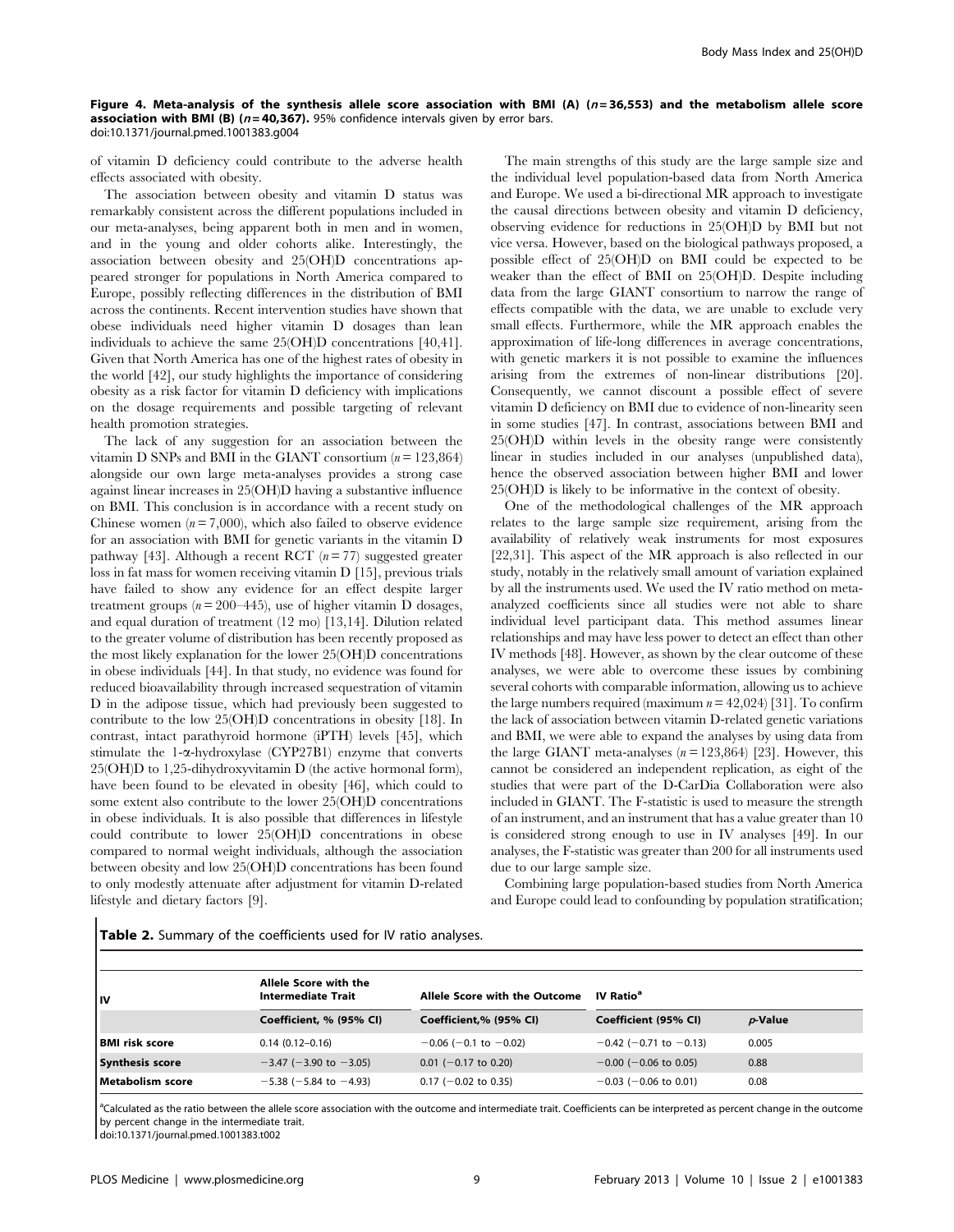Table 3. Results for the association between vitamin D SNPs/allele scores and BMI from the GIANT consortium.

| <b>SNPs/Allele Scores</b>                      | Gene Symbol      | Per Allele Change in BMI,<br>$kg/m2$ (95% CI) | $p$ -Value |
|------------------------------------------------|------------------|-----------------------------------------------|------------|
| rs12785878                                     | <b>DHCR7</b>     | $0.001$ (-0.01 to 0.009)                      | 0.78       |
| rs10741657                                     | CYP2R1           | $-0.005$ ( $-0.004$ to 0.01)                  | 0.30       |
| Synthesis allele score (rs12785878+rs10741657) | $DHCR7 + CYP2R1$ | $-0.002$ (-0.009 to 0.005) <sup>a</sup>       | 0.57       |
| rs2282679                                      | GC               | $0.001$ (-0.011 to 0.010)                     | 0.91       |
| rs6013897                                      | <b>CYP24A1</b>   | $0.003$ (-0.008 to 0.014)                     | 0.61       |
| Metabolism allele score (rs2282679+rs6013897)  | $GC + CYP24A1$   | 0.002 ( $-0.006$ to 0.009) <sup>a</sup>       | 0.67       |

The GIANT meta-analyses consisted of 46 studies with up to 123,865 adults of European ancestry [23], including the 1958 British Birth Cohort, Framingham Heart study, Nurses' Health Study, Twins UK, UK Blood Services Common Control Collection, the Amish Family Osteoporosis Study, Health2000 GENMETS sub-sample, and Northern Finland Birth Cohort 1966, which were also part of the D-CarDia collaboration.

<sup>a</sup>Calculated as described in Ehret et al. [35].

doi:10.1371/journal.pmed.1001383.t003

however, we adjusted for geographical variation/principal components in all analyses, which appeared adequate, as there was no evidence for heterogeneity by continent for the allele score metaanalyses. An important benefit of the MR approach is that it helps to overcome problems of confounding and reverse causality, which limit the ability to draw causal inferences in non-genetic observational studies [19,20]. However, it could be argued that as the biological function for some of the BMI SNPs is yet to be established, there could be alternative biological pathways explaining their association with BMI. Using multiple SNPs to index BMI, we were able to minimise the risk of pleiotropic effects, as the effects of alternative pathways reflected by individual SNPs would be expected to be strongly diluted when combined in a multi marker score [21,22].

In conclusion, we demonstrated that the association between BMI and lower 25(OH)D concentrations in Caucasian populations from North America and Europe can be seen across different age groups and in both men and women. We also show that higher BMI leads to lower vitamin D status, providing evidence for the role of obesity as a causal risk factor for the development of vitamin D deficiency. Together with the suggested increases in vitamin D requirements in obese individuals [45,50], our study highlights the importance of monitoring and treating vitamin D deficiency as a means of alleviating the adverse influences of excess adiposity on health. Our findings suggest that population level interventions to reduce obesity would be expected to lead to a reduction in the prevalence of vitamin D deficiency.

## Supporting Information

Figure S1 Vitamin D pathway showing the ''synthesis'' and ''metabolism'' indicators. (TIF)

Figure S2 Meta-analysis of BMI allele score association with BMI in collaborating studies  $(n=32,391)$ . (TIF)

Figure S3 Meta-analysis of synthesis (A)  $(n = 35,873)$  and metabolism (B)  $(n=38,191)$  allele score associations with 25(OH)D in collaborating studies. (TIF)

Figure S4 Association of the 12 BMI-related SNPs with BMI.

(TIF)

Figure S5 Association of the four vitamin D SNPs with 25(OH)D.

(TIF)

Figure S6 Association of the 12 BMI-related SNPs with 25(OH)D.

(TIF)

Figure S7 Association of the four vitamin D SNPs with BMI.

(TIF)

Figure S8 Meta-analysis of synthesis allele score association with BMI stratified by mean BMI of collaborating studies  $(n = 36, 553)$ . (TIF)

Figure S9 Power to detect an association between BMI and 25(OH)D using genetic proxies in instrumental variable regression. The solid lines represent the power to detect the same effect size for a BMI association with 25(OH)D using BMI risk score (black line), 25(OH)D association with BMI using metabolism score (mid grey line), and 25(OH)D association with BMI using synthesis score (dark grey line). The dash lines represent the power to detect an effect size half that of the same coloured solid lines for the 25(OH)D association with BMI. (TIF)

Table S1 Minor allele frequency (MAF) for the BMI and vitamin D-related SNPs. (DOCX)

Text S1 STROBE statement—checklist of items. (DOC)

Text S2 Study details of the 21 participating cohorts and the funding information. (DOCX)

#### Acknowledgments

We thank Alana Cavadino (UCL ICH) for technical assistance in formatting the figures.

Members of the Genetic Investigation of Anthropometric Traits (GIANT) Consortium include:

Elizabeth K Speliotes, Cristen J Willer, Sonja I Berndt, Keri L Monda, Gudmar Thorleifsson, Anne U Jackson, Hana Lango Allen, Cecilia M Lindgren, Jian'an Luan, Reedik Mägi, Joshua C Randall, Sailaja Vedantam, Thomas W Winkler, Lu Qi, Tsegaselassie Workalemahu, Iris M Heid, Valgerdur Steinthorsdottir, Heather M Stringham, Michael N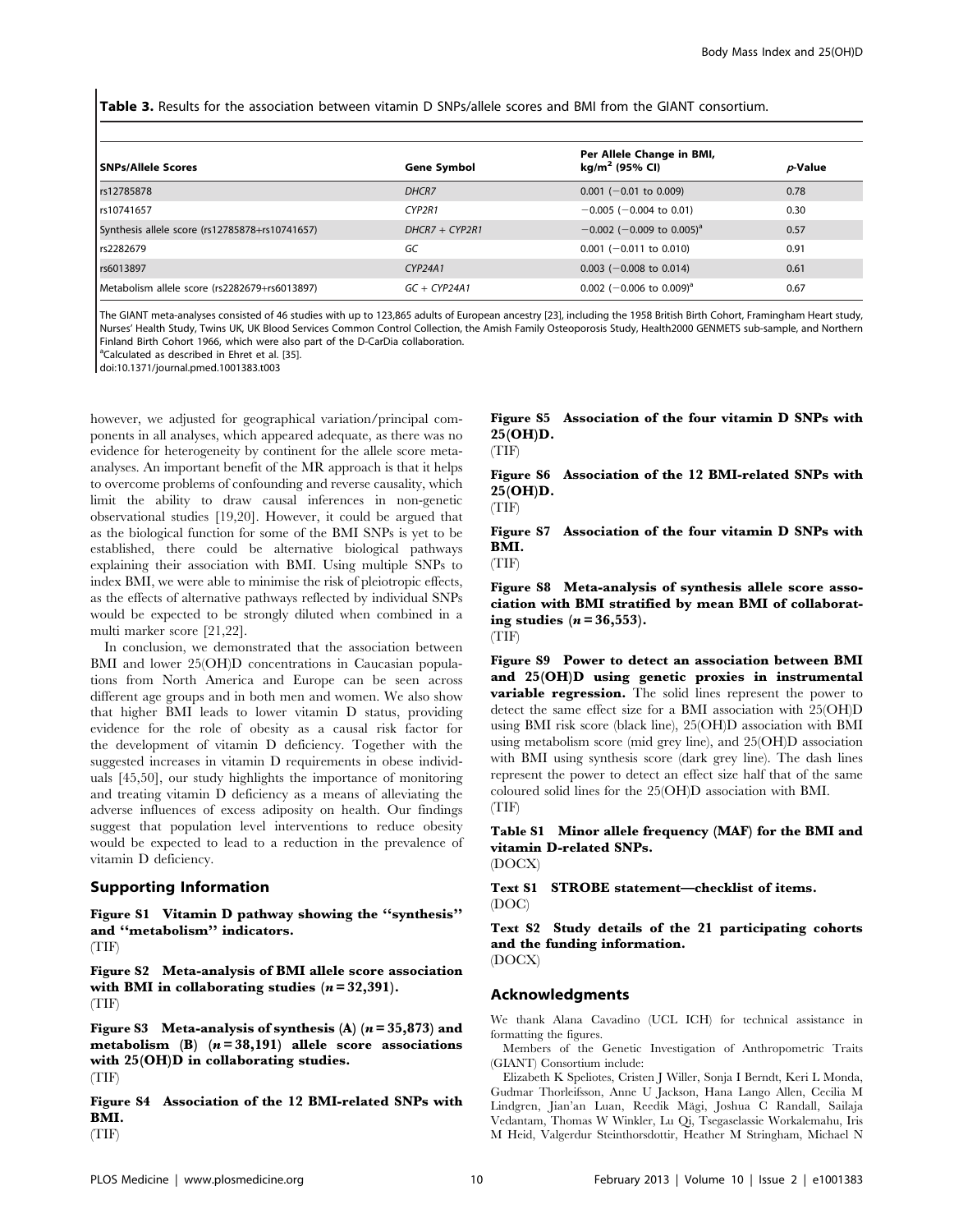Weedon, Eleanor Wheeler, Andrew R Wood, Teresa Ferreira, Robert J Weyant, Ayellet V Segrè, Karol Estrada, Liming Liang, James Nemesh, Ju-Hyun Park, Stefan Gustafsson, Tuomas O Kilpeläinen, Jian Yang, Nabila Bouatia-Naji, Tõnu Esko, Mary F Feitosa, Zoltán Kutalik, Massimo Mangino, Soumya Raychaudhuri, Andre Scherag, Albert Vernon Smith, Ryan Welch, Jing Hua Zhao, Katja K Aben, Devin M Absher, Najaf Amin, Anna L Dixon, Eva Fisher, Nicole L Glazer, Michael E Goddard, Nancy L Heard-Costa, Volker Hoesel, Jouke-Jan Hottenga, Åsa Johansson, Toby Johnson, Shamika Ketkar, Claudia Lamina, Shengxu Li, Miriam F Moffatt, Richard H Myers, Narisu Narisu, John R B Perry, Marjolein J Peters, Michael Preuss, Samuli Ripatti, Fernando Rivadeneira, Camilla Sandholt, Laura J Scott, Nicholas J Timpson, Jonathan P Tyrer, Sophie van Wingerden, Richard M Watanabe, Charles C White, Fredrik Wiklund, Christina Barlassina, Daniel I Chasman, Matthew N Cooper, John-Olov Jansson, Robert W Lawrence, Niina Pellikka, Inga Prokopenko, Jianxin Shi, Elisabeth Thiering, Helene Alavere, Maria T S Alibrandi, Peter Almgren, Alice M Arnold, Thor Aspelund, Larry D Atwood, Beverley Balkau, Anthony J Balmforth, Amanda J Bennett, Yoav Ben-Shlomo, Richard N Bergman, Sven Bergmann, Heike Biebermann, Alexandra I F Blakemore, Tanja Boes, Lori L Bonnycastle, Stefan R Bornstein, Morris J Brown, Thomas A Buchanan, Fabio Busonero, Harry Campbell, Francesco P Cappuccio, Christine Cavalcanti-Proença, Yii-Der Ida Chen, Chih-Mei Chen, Peter S Chines, Robert Clarke, Lachlan Coin, John Connell, Ian N M Day, Martin den Heijer, Jubao Duan, Shah Ebrahim, Paul Elliott, Roberto Elosua, Gudny Eiriksdottir, Michael R Erdos, Johan G Eriksson, Maurizio F Facheris, Stephan B Felix, Pamela Fischer-Posovszky, Aaron R Folsom, Nele Friedrich, Nelson B Freimer, Mao Fu, Stefan Gaget, Pablo V Gejman, Eco J C Geus, Christian Gieger, Anette P Gjesing, Anuj Goel, Philippe Goyette, Harald Grallert, Jürgen Gräßler, Danielle M Greenawalt, Christopher J Groves, Vilmundur Gudnason, Candace Guiducci, Anna-Liisa Hartikainen, Neelam Hassanali, Alistair S Hall, Aki S Havulinna, Caroline Hayward, Andrew C Heath, Christian Hengstenberg, Andrew A Hicks, Anke Hinney, Albert Hofman, Georg Homuth, Jennie Hui, Wilmar Igl, Carlos Iribarren, Bo Isomaa, Kevin B Jacobs, Ivonne Jarick, Elizabeth Jewell, Ulrich John, Torben Jørgensen, Pekka Jousilahti, Antti Jula, Marika Kaakinen, Eero Kajantie, Lee M Kaplan, Sekar Kathiresan, Johannes Kettunen, Leena Kinnunen, Joshua W Knowles, Ivana Kolcic, Inke R König, Seppo Koskinen, Peter Kovacs, Johanna Kuusisto, Peter Kraft, Kirsti Kvaløy, Jaana Laitinen, Olivier Lantieri, Chiara Lanzani, Lenore J Launer, Cecile Lecoeur, Terho Lehtimäki, Guillaume Lettre, Jianjun Liu, Marja-Liisa Lokki, Mattias Lorentzon, Robert N Luben, Barbara Ludwig, Paolo Manunta, Diana Marek, Michel Marre, Nicholas G Martin, Wendy L McArdle, Anne McCarthy, Barbara McKnight, Thomas Meitinger, Olle Melander, David Meyre, Kristian Midthjell, Grant W Montgomery, Mario A Morken, Andrew P Morris, Rosanda Mulic, Julius S Ngwa, Mari Nelis, Matt J Neville, Dale R Nyholt, Christopher J O'Donnell, Stephen O'Rahilly, Ken K Ong, Ben Oostra, Guillaume Paré, Alex N Parker, Markus Perola, Irene Pichler, Kirsi H Pietiläinen, Carl G P Platou, Ozren Polasek, Anneli Pouta, Suzanne Rafelt, Olli Raitakari, Nigel W Rayner, Martin Ridderstråle, Winfried Rief, Aimo Ruokonen, Neil R Robertson, Peter Rzehak, Veikko Salomaa, Alan R Sanders, Manjinder S Sandhu, Serena Sanna, Jouko Saramies, Markku J Savolainen, Susann Scherag, Sabine Schipf, Stefan Schreiber, Heribert Schunkert, Kaisa Silander, Juha Sinisalo, David S Siscovick, Jan H Smit, Nicole Soranzo, Ulla Sovio, Jonathan Stephens, Ida Surakka, Amy J Swift, Mari-Liis Tammesoo, Jean-Claude Tardif, Maris Teder-Laving, Tanya M Teslovich, John R Thompson, Brian Thomson, Anke Tönjes, Tiinamaija Tuomi, Joyce B J van Meurs, Gert-Jan van Ommen, Vincent Vatin, Jorma Viikari, Sophie

Visvikis-Siest, Veronique Vitart, Carla I G Vogel, Benjamin F Voight, Lindsay L Waite, Henri Wallaschofski, G Bragi Walters, Elisabeth Widen, Susanna Wiegand, Sarah H Wild, Gonneke Willemsen, Daniel R Witte, Jacqueline C Witteman, Jianfeng Xu, Qunyuan Zhang, Lina Zgaga, Andreas Ziegler, Paavo Zitting, John P Beilby, I Sadaf Farooqi, Johannes Hebebrand, Heikki V Huikuri, Alan L James, Mika Kähönen, Douglas F Levinson, Fabio Macciardi, Markku S Nieminen, Claes Ohlsson, Lyle J Palmer, Paul M Ridker, Michael Stumvoll, Jacques S Beckmann, Heiner Boeing, Eric Boerwinkle, Dorret I Boomsma, Mark J Caulfield, Stephen J Chanock, Francis S Collins, L Adrienne Cupples, George Davey Smith, Jeanette Erdmann, Philippe Froguel, Henrik Grönberg, Ulf Gyllensten, Per Hall, Torben Hansen, Tamara B Harris, Andrew T Hattersley, Richard B Hayes, Joachim Heinrich, Frank B Hu, Kristian Hveem, Thomas Illig, Marjo-Riitta Jarvelin, Jaakko Kaprio, Fredrik Karpe, Kay-Tee Khaw, Lambertus A Kiemeney, Heiko Krude, Markku Laakso, Debbie A Lawlor, Andres Metspalu, Patricia B Munroe, Willem H Ouwehand, Oluf Pedersen, Brenda W Penninx, Annette Peters, Peter P Pramstaller, Thomas Quertermous, Thomas Reinehr, Aila Rissanen, Igor Rudan, Nilesh J Samani, Peter E H Schwarz, Alan R Shuldiner, Timothy D Spector, Jaakko Tuomilehto, Manuela Uda, André Uitterlinden, Timo T Valle, Martin Wabitsch, Gérard Waeber, Nicholas J Wareham, Hugh Watkins, James F Wilson, Alan F Wright, M Carola Zillikens, Nilanjan Chatterjee, Steven A McCarroll, Shaun Purcell, Eric E Schadt, Peter M Visscher, Themistocles L Assimes, Ingrid B Borecki, Panos Deloukas, Caroline S Fox, Leif C Groop, Talin Haritunians, David J Hunter, Robert C Kaplan, Karen L Mohlke, Jeffrey R O'Connell, Leena Peltonen, David Schlessinger, David P Strachan, Cornelia M van Duijn, H-Erich Wichmann, Timothy M Frayling, Unnur Thorsteinsdottir, Gonçalo R Abecasis, Inês Barroso, Michael Boehnke, Kari Stefansson, Kari E North, Mark I McCarthy, Joel N Hirschhorn, Erik Ingelsson and Ruth J F Loos.

# **Author Contributions**

Conceived and designed the experiments: KSV DJB MM OR JV BDM EAM NJW TM TL WHO CC TJW MRJ JCW ADH EH. Performed the experiments: KSV DJB CL ET SP LTH JDC KHL ZD RL ARW KM LZ LMY JD MCK KJ VS BDM EAS DKH TL PK CC RJFL JCW ADH EH. Analyzed the data: KSV DJB CL ET SP LTH JDC KHL ZD RL ARW KM LZ LMY JD MCK KJ VS BDM EAS DKH TL PK CC RJFL JCW ADH EH. Contributed reagents/materials/analysis tools: KSV DJB SP LTH KM LMY MM JD MK NA OR JV SBK HM EI LB LL VS BDM KH EAS DKH TL PK CC WM RJFL CP MRJ JCW ADH EH. Wrote the first draft of the manuscript: KSV DJB EH. Contributed to the writing of the manuscript: KSV DJB EH. ICMJE criteria for authorship read and met: KSV DJB CL ET SP LTH JDC ZD RL DKH ARW KM LV LZ LMY MM JD MK MEK KJ NA OR JV KKL LF HM EI LB LL ML VS HC MD BDM KHH AP ALH EAS ET AJ NJW CO TMF SBK TDS JBR TL WHO PK CC WM CP RJFL TJW MRJ JCW ADH EH. Agree with manuscript results and conclusions: KSV DJB CL ET SP LTH IDC ZD RL DKH ARW KM LV LZ LMY MM ID MK MEK KJ NA OR JV KKL LF HM EI LB LL ML VS HC MD BDM KHH AP ALH EAS ET AJ NJW CO TMF SBK TDS JBR TL WHO PK CC WM CP RJFL TJW MRJ JCW ADH EH. Obtained the data: KSV DJB SP LTH ZD RL KM LV MM MK MCK KJ NA OR JV SBK LF HM EI LB LL ML VS HC MD BDM AP AH ET NJW CO TMF DKH JBR TL WHO PK CC WM CP ADH MRJ EH. Provided the administrative, technical, or material support: KSV DJB KM MK OR JV SBK LF HM EI LL VS TMF DKH TL CP EH. Supervised the study: JD OR JV SBK HC MD BDM EAS AJ ET TS TMF JBR TL TJW MRJ JCW ADH EH.

# **References**

- 1. Baskin ML, Ard J, Franklin F, Allison DB (2005) Prevalence of obesity in the United States. Obes Rev 6: 5-7.
- 2. Ogden CL, Carroll MD, Curtin LR, Lamb MM, Flegal KM (2010) Prevalence of high body mass index in US children and adolescents, 2007-2008. JAMA  $303.942 - 249$
- 3. Berghofer A, Pischon T, Reinhold T, Apovian CM, Sharma AM, et al. (2008) Obesity prevalence from a European perspective: a systematic review. BMC Public Health 8: 200.
- 4. Zheng W, McLerran DF, Rolland B, Zhang X, Inoue M, et al. (2011) Association between body-mass index and risk of death in more than 1 million Asians. N Engl J Med 364: 719-729.
- 5. Flegal KM, Carroll MD, Kit BK, Ogden CL (2012) Prevalence of obesity and trends in the distribution of body mass index among US adults, 1999-2010. JAMA 307: 491-497.
- 6. Vimaleswaran KS, Loos RJ (2010) Progress in the genetics of common obesity and type 2 diabetes. Expert Rev Mol Med 12: e7.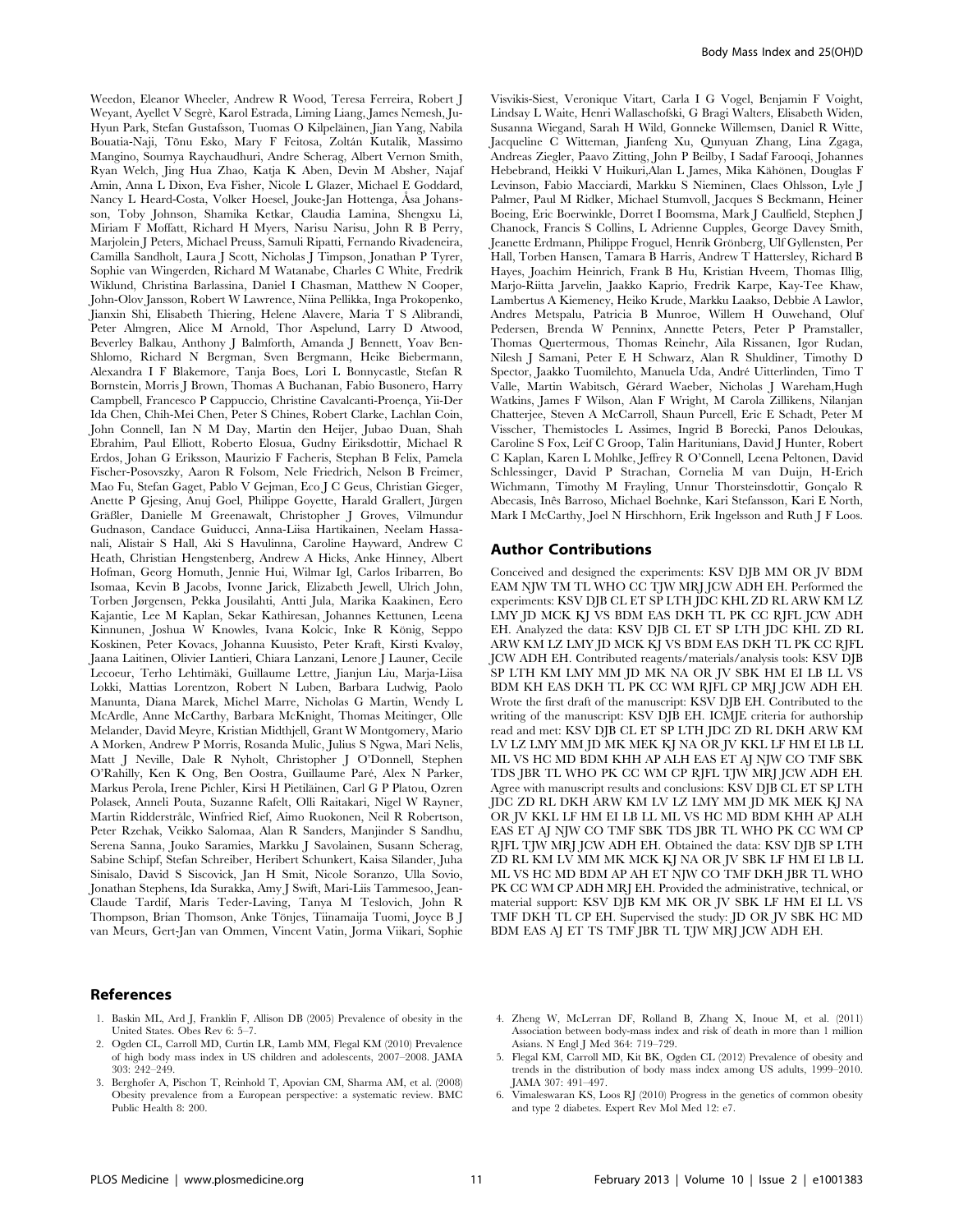- 7. Ginde AA, Liu MC, Camargo CA, Jr. (2009) Demographic differences and trends of vitamin D insufficiency in the US population, 1988–2004. Arch Intern Med 169: 626-632
- 8. Lanham-New SA, Buttriss JL, Miles LM, Ashwell M, Berry JL, et al. (2011) Proceedings of the Rank Forum on vitamin D. Br J Nutr 105: 144–156.
- 9. Hyppönen E, Power C (2007) Hypovitaminosis D in British adults at age 45 y: nationwide cohort study of dietary and lifestyle predictors. Am J Clin Nutr 85: 860–868.
- 10. Earthman CP, Beckman LM, Masodkar K, Sibley SD (2012) The link between obesity and low circulating 25-hydroxyvitamin D concentrations: considerations and implications. Int J Obes (Lond) 36: 387–396.
- 11. Shi H, Norman AW, Okamura WH, Sen A, Zemel MB (2001) 1alpha,25- Dihydroxyvitamin D3 modulates human adipocyte metabolism via nongenomic action. Faseb J 15: 2751–2753.
- 12. Fassina G, Maragno I, Dorigo P, Contessa AR (1969) Effect of vitamin D2 on hormone-stimulated lipolysis in vitro. Eur J Pharmacol 5: 286–290.
- 13. Sneve M, Figenschau Y, Jorde R (2008) Supplementation with cholecalciferol does not result in weight reduction in overweight and obese subjects. Eur J Endocrinol 159: 675–684.
- 14. Zittermann A, Frisch S, Berthold HK, Gotting C, Kuhn J, et al. (2009) Vitamin D supplementation enhances the beneficial effects of weight loss on cardiovascular disease risk markers. Am J Clin Nutr 89: 1321–1327.
- 15. Salehpour A, Shidfar F, Hosseinpanah F, Vafa M, Razaghi M, et al. (2012) Vitamin D3 and the risk of CVD in overweight and obese women: a randomised controlled trial. Br J Nutr: 1–8.
- 16. Soares MJ, Murhadi LL, Kurpad AV, Chan She Ping-Delfos WL, Piers LS (2012) Mechanistic roles for calcium and vitamin D in the regulation of body weight. Obes Rev 13: 592–605.
- 17. Foss YJ (2009) Vitamin D deficiency is the cause of common obesity. Med Hypotheses 72: 314–321.
- 18. Wortsman J, Matsuoka LY, Chen TC, Lu Z, Holick MF (2000) Decreased bioavailability of vitamin D in obesity. Am J Clin Nutr 72: 690–693.
- 19. Davey Smith G, Ebrahim S (2003) 'Mendelian randomization': can genetic epidemiology contribute to understanding environmental determinants of disease? Int J Epidemiol 32: 1–22.
- 20. Lawlor DA, Harbord RM, Sterne JA, Timpson N, Davey Smith G (2008) Mendelian randomization: using genes as instruments for making causal inferences in epidemiology. Stat Med 27: 1133–1163.
- 21. Davey Smith G (2011) Random allocation in observational data: how small but robust effects could facilitate hypothesis-free causal inference. Epidemiology 22: 460–463; discussion 467–468.
- 22. Palmer TM, Lawlor DA, Harbord RM, Sheehan NA, Tobias JH, et al. (2012) Using multiple genetic variants as instrumental variables for modifiable risk factors. Stat Methods Med Res 21: 223–242.
- 23. Speliotes EK, Willer CJ, Berndt SI, Monda KL, Thorleifsson G, et al. (2010) Association analyses of 249,796 individuals reveal 18 new loci associated with body mass index. Nat Genet 42: 937–948.
- 24. Li S, Zhao JH, Luan J, Luben RN, Rodwell SA, et al. (2010) Cumulative effects and predictive value of common obesity-susceptibility variants identified by genome-wide association studies. Am J Clin Nutr 91: 184–190.
- 25. Loos RJ, Lindgren CM, Li S, Wheeler E, Zhao JH, et al. (2008) Common variants near MC4R are associated with fat mass, weight and risk of obesity. Nat Genet 40: 768–775.
- 26. Thorleifsson G, Walters GB, Gudbjartsson DF, Steinthorsdottir V, Sulem P, et al. (2009) Genome-wide association yields new sequence variants at seven loci that associate with measures of obesity. Nat Genet 41: 18–24.
- 27. Wang TJ, Zhang F, Richards JB, Kestenbaum B, van Meurs JB, et al. (2010) Common genetic determinants of vitamin D insufficiency: a genome-wide association study. Lancet 376: 180–188.
- 28. Zheng J, Li Y, Abecasis GR, Scheet P (2011) A comparison of approaches to account for uncertainty in analysis of imputed genotypes. Genet Epidemiol 35: 102–110.

Body Mass Index and 25(OH)D

- 29. Cole TJ (2000) Sympercents: symmetric percentage differences on the 100 log(e) scale simplify the presentation of log transformed data. Stat Med 19: 3109–3125.
- 30. Lin X, Song K, Lim N, Yuan X, Johnson T, et al. (2009) Risk prediction of prevalent diabetes in a Swiss population using a weighted genetic score–the CoLaus Study. Diabetologia 52: 600–608.
- 31. Pierce BL, Ahsan H, Vanderweele TJ (2011) Power and instrument strength requirements for Mendelian randomization studies using multiple genetic variants. Int J Epidemiol 40: 740–752.
- 32. Berry DJ, Vimaleswaran KS, Whittaker JC, Hingorani AD, Hypponen E (2012) Evaluation of genetic markers as instruments for mendelian randomization studies on vitamin D. PLoS One 7: e37465. doi:10.1371/journal.pone.0037465
- 33. Chun RF, Lauridsen AL, Suon L, Zella LA, Pike JW, et al. (2010) Vitamin Dbinding protein directs monocyte responses to 25-hydroxy- and 1,25dihydroxyvitamin D. J Clin Endocrinol Metab 95: 3368–3376.
- 34. Rice JA (1995) Expected values. Mathematical statistics and data analysis. 2nd edition. Pacific Grove (California): Duxbury Press.
- 35. Ehret GB, Munroe PB, Rice KM, Bochud M, Johnson AD, et al. (2011) Genetic variants in novel pathways influence blood pressure and cardiovascular disease risk. Nature 478: 103–109.
- 36. Thomas DC, Lawlor DA, Thompson JR (2007) Re: Estimation of bias in nongenetic observational studies using ''Mendelian triangulation'' by Bautista et al. Ann Epidemiol 17: 511–513.
- 37. White IR (2009) Multivariate random-effects meta-analysis. The Stata Journal 9: 40–56.
- 38. Borenstein M (2009) Introduction to meta-analysis. Chichester: John Wiley & Sons. xxviii.
- 39. StataCorp (2011). Stata Statistical Software: Release 12: College Station (Texas): StataCorp LP.
- 40. Jorde R, Sneve M, Emaus N, Figenschau Y, Grimnes G (2010) Cross-sectional and longitudinal relation between serum 25-hydroxyvitamin D and body mass index: the Tromso study. Eur J Nutr 49: 401–407.
- 41. Lee P, Greenfield JR, Seibel MJ, Eisman JA, Center JR (2009) Adequacy of vitamin D replacement in severe deficiency is dependent on body mass index. Am J Med 122: 1056–1060.
- 42. Bassett DR, Jr., Pucher J, Buehler R, Thompson DL, Crouter SE (2008) Walking, cycling, and obesity rates in Europe, North America, and Australia. J Phys Act Health 5: 795–814.
- 43. Dorjgochoo T, Shi J, Gao YT, Long J, Delahanty R, et al. (2012) Genetic variants in vitamin D metabolism-related genes and body mass index: analysis of genome-wide scan data of approximately 7000 Chinese women. Int J Obes (Lond) 36: 1252–1255.
- 44. Drincic AT, Armas LA, Van Diest EE, Heaney RP (2012) Volumetric dilution, rather than sequestration best explains the low vitamin D status of obesity. Obesity (Silver Spring) 20: 1444–1448.
- 45. Bell NH, Epstein S, Greene A, Shary J, Oexmann MJ, et al. (1985) Evidence for alteration of the vitamin D-endocrine system in obese subjects. J Clin Invest 76: 370–373.
- 46. Holick MF (2007) Vitamin D deficiency. N Engl J Med 357: 266–281.
- 47. Hyppönen E, Berry D, Cortina-Borja M, Power C (2010) 25-Hydroxyvitamin D and pre-clinical alterations in inflammatory and hemostatic markers: a cross sectional analysis in the 1958 British Birth Cohort. PLoS One 5: e10801. doi:10.1371/journal.pone.0010801
- 48. Burgess S, Thompson SG, Andrews G, Samani NJ, Hall A, et al. (2010) Bayesian methods for meta-analysis of causal relationships estimated using genetic instrumental variables. Stat Med 29: 1298–1311.
- 49. Staiger D, Stock JH (1997) Instrumental variables regression with weak instruments. Econometrica 65: 557–586.
- 50. Huh SY, Gordon CM (2008) Vitamin D deficiency in children and adolescents: epidemiology, impact and treatment. Rev Endocr Metab Disord 9: 161–170.